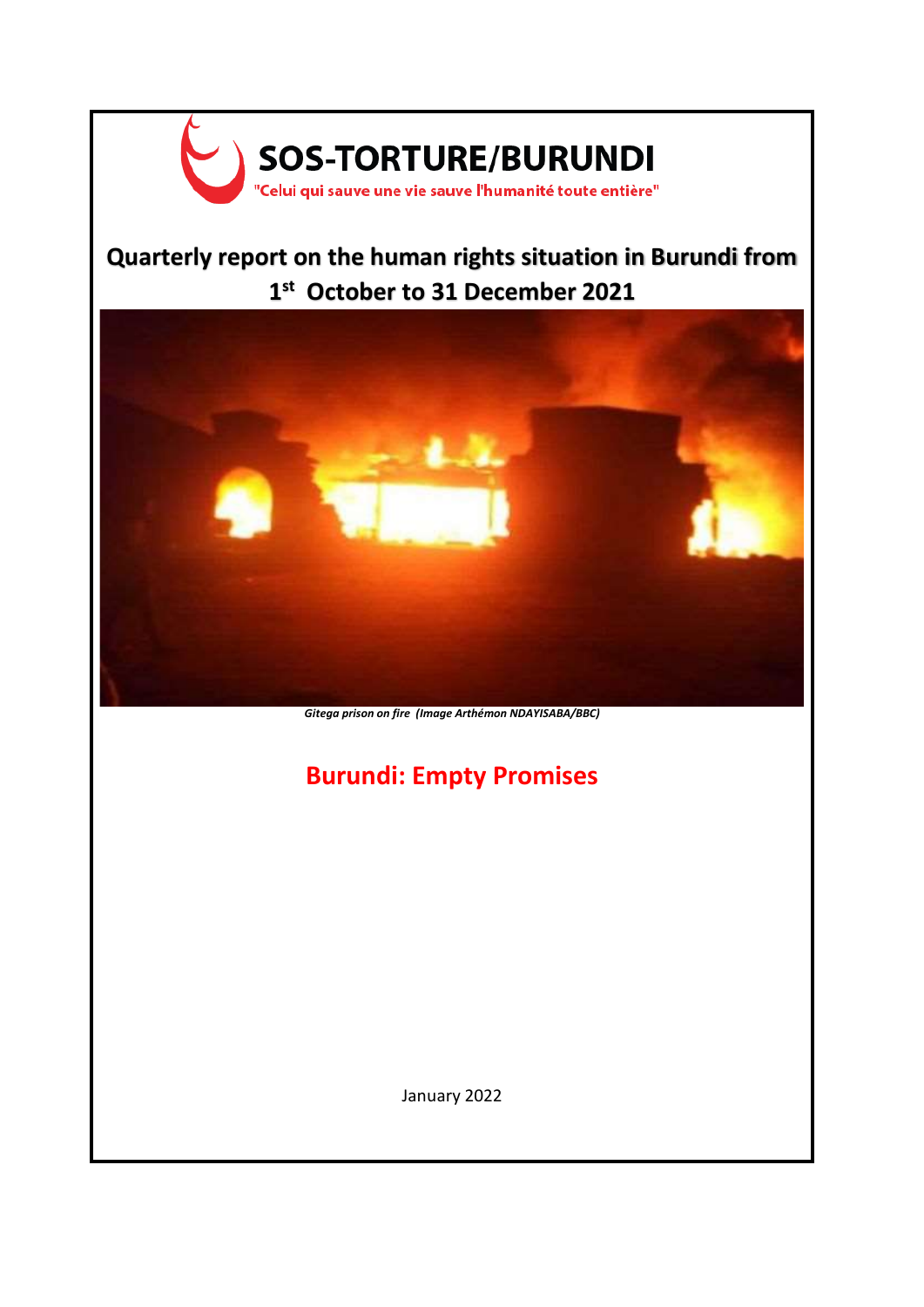**[SOCIOPOLITICAL CONTEXT](#page-2-0) 3**

| <u>ı.</u>                    | <b>VIOLATIONS OF THE RIGHT TO LIFE</b>                                                                                                                                                                                                                                                     | 6                                       |
|------------------------------|--------------------------------------------------------------------------------------------------------------------------------------------------------------------------------------------------------------------------------------------------------------------------------------------|-----------------------------------------|
| 1.1.<br>1.2.<br>1.3.<br>1.4. | THE RECURRING PHENOMENON OF BODIES BEING ABANDONED IN THE WILD<br>VIOLATIONS OF THE RIGHT TO LIFE LINKED TO SUSPICIONS OF WITCHCRAFT<br><b>TARGETED KILLINGS WITH UNIDENTIFIED PERPETRATORS</b><br>VIOLATIONS OF THE RIGHT TO LIFE FOR WHICH THE ALLEGED PERPETRATORS HAVE BEEN PROSECUTED | $\overline{\mathbf{z}}$<br>8<br>9<br>10 |
| 1.5.                         | VIOLATIONS OF THE RIGHT TO LIFE BY LAW ENFORCEMENT OFFICIALS                                                                                                                                                                                                                               | 11                                      |
| 1.6.                         | <b>VIOLATIONS OF THE RIGHT TO LIFE BY ELEMENTS OF THE IMBONERAKURE MILITIA</b>                                                                                                                                                                                                             | 13                                      |
| <u>2.</u>                    | <b>ATTACKS ON PHYSICAL INTEGRITY</b>                                                                                                                                                                                                                                                       |                                         |
|                              |                                                                                                                                                                                                                                                                                            | 14                                      |
| 2.1.                         | <b>ABDUCTIONS ATTRIBUTED TO SNR AGENTS</b>                                                                                                                                                                                                                                                 | 14                                      |
| 2.2.                         | <b>ABDUCTIONS BY NATIONAL POLICE AGENTS</b>                                                                                                                                                                                                                                                | 15                                      |
| 2.3.                         | <b>KIDNAPPINGS BY UNIDENTIFIED INDIVIDUALS</b>                                                                                                                                                                                                                                             | 16                                      |
| <u>3.</u>                    | <b>VIOLATIONS OF THE RIGHT TO PHYSICAL INTEGRITY</b>                                                                                                                                                                                                                                       |                                         |
|                              |                                                                                                                                                                                                                                                                                            | 17                                      |
| 3.1.                         | ATTACKS ON THE PHYSICAL INTEGRITY OF CNL MEMBERS BY IMBONERAKURE MILITIAMEN                                                                                                                                                                                                                | 17                                      |
| 3.2.                         | <b>PHYSICAL HARM AS A RESULT OF DOMESTIC VIOLENCE</b>                                                                                                                                                                                                                                      | 18                                      |
| 3.3.                         | <b>PHYSICAL INJURIES CAUSED BY THE EXPLOSION OF GRENADES</b>                                                                                                                                                                                                                               | 18                                      |
| <u>4.</u>                    | VIOLATIONS OF THE RIGHT TO LIBERTY: ARBITRARY ARRESTS AND DETENTIONS                                                                                                                                                                                                                       |                                         |
|                              |                                                                                                                                                                                                                                                                                            | 19                                      |
| 4.1.                         | <b>ARBITRARY ARRESTS OF CNL MEMBERS BY SNR AGENTS</b>                                                                                                                                                                                                                                      | 19                                      |
| 4.2.                         | <b>ILLEGAL ARRESTS ATTRIBUTABLE TO CNDD-FDD MEMBERS AND IMBONERAKURE</b>                                                                                                                                                                                                                   | 20                                      |
|                              | 4.3. ARBITRARY ARRESTS ATTRIBUTED TO POLICE AGENTS IN COLLABORATION WITH IMBONERAKURE MILITIA                                                                                                                                                                                              | 21                                      |
|                              | <b>CONCLUSION</b>                                                                                                                                                                                                                                                                          | <u>22</u>                               |
|                              | <b>RECOMMANDATIONS</b>                                                                                                                                                                                                                                                                     | 23                                      |
|                              | TO THE GOVERNMENT OF BURUNDI:                                                                                                                                                                                                                                                              | 23                                      |
|                              | TO THE COUNTRIES OF THE EAST AFRICAN COMMUNITY:                                                                                                                                                                                                                                            |                                         |
|                              | TO THE INTERNATIONAL COMMUNITY :                                                                                                                                                                                                                                                           |                                         |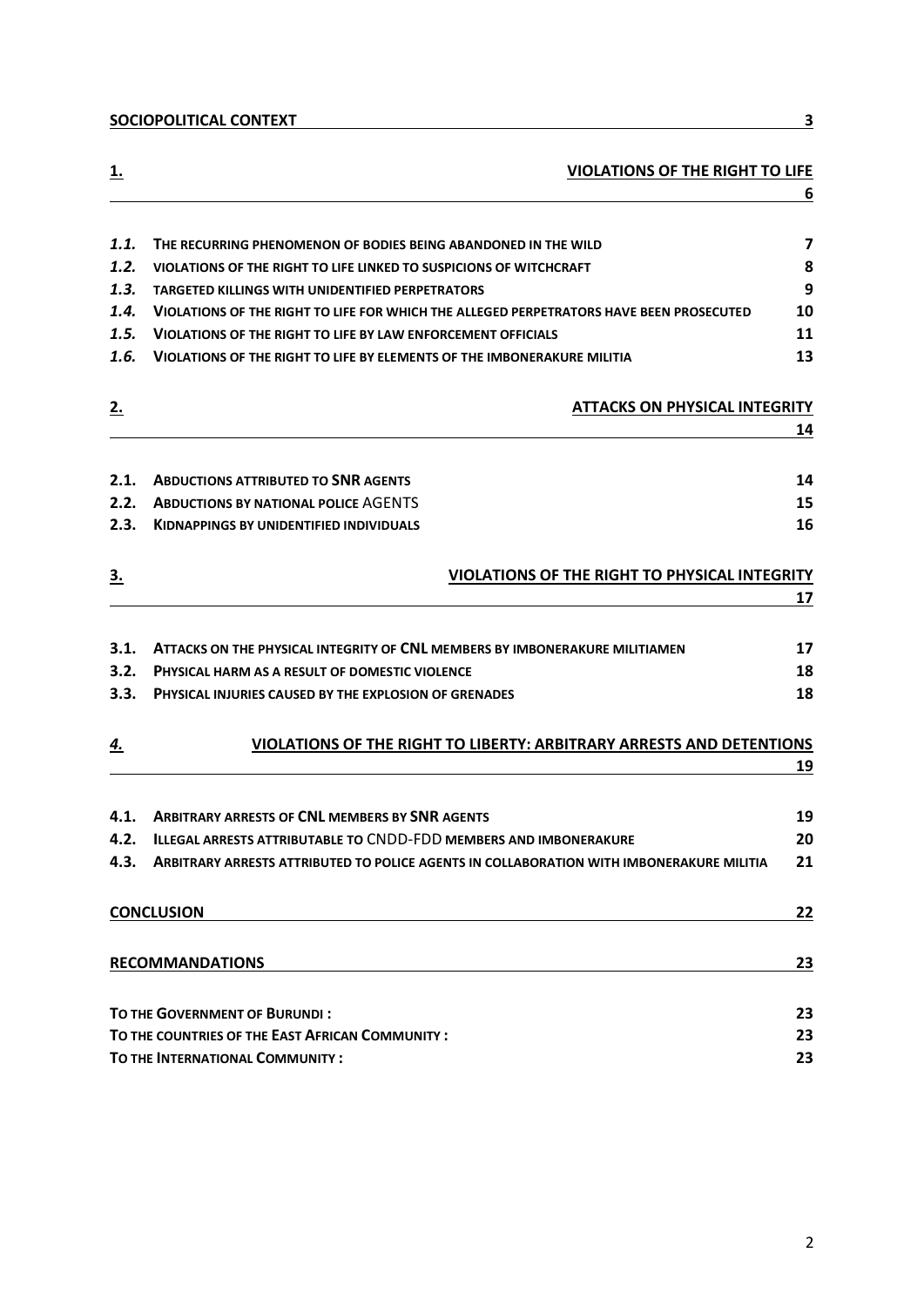# <span id="page-2-0"></span>SOCIOPOLITICAL CONTEXT

In the fourth quarter of 2021, as in previous periods since General Evariste Ndayishimiye came to power, Burundi remains torn between two antagonistic trends. On the one hand, the new President, eager to make his mark and improve the country's image, and whose visible objective is to loosen the stranglehold of the sanctions against Burundi, is characterised by speeches of openness marked by a desire for change through criticism, sometimes acerbic, of the system and the country's poor institutional practices and of some of the officials within them. On the other hand, with the exception of a few rare presidential measures, the State remains, as usual, mired in human rights violations and other bad practices as in the past and sometimes with episodes of aggravation as shown by a report on the resurgence of enforced disappearances published in November 2021<sup>1</sup>. The latter evokes this contradiction in an emblematic way: *"While President Evariste Ndayishimiye continues to make speeches and promises to put an end to exactions and injustices, detainees are tortured, particularly at the headquarters of the National Intelligence Service. Others are abducted by agents of the security forces. And these trends have been increasing in recent months<sup>2</sup> ."*

One extremely serious incident has laid bare the persistence of criminal practices by the Burundian state and belies the rhetoric of covering up unspeakable acts with secrecy and impunity. This is the way in which the fire at Gitega prison and its consequences, which occurred on 7 December 2021, were handled. It is one of the most emblematic of this contradictory way of doing things. In this regard, several disturbing facts have raised questions about the responsibility of the state in this disaster:

- The first question is linked to the slowness of the fire brigade's intervention, which is said to have taken four hours, even though the fire engine was only a few yards from the prison. During this time, instead of opening the various dormitories whose entrances were locked, police and military personnel cordoned off the area around the prison, officially to prevent any escape.
- The second controversy concerns the death toll. Government officials, including the Vice President and ministers, went immediately to Gitega and a death toll of 38 and 69 injured was announced. Members of the Red Cross, initially involved in collecting the burnt bodies, were later dismissed and kept away along with journalists. Only police and army personnel were allowed to put the bodies in body bags<sup>3</sup>. The burial of the victims took place the same day, at nightfall, in secret, without identification of the bodies. On 29 December 2021, the official death toll was revised to 46 and

<sup>&</sup>lt;sup>1</sup> IHRI, [https://burundihri.org/english/november\\_2021.php](https://burundihri.org/french/november_2021.php)

<sup>2</sup> Ibidem.

<sup>3</sup> [https://www.rfi.fr/fr/afrique/20211207-burundi-un-incendie-%C3%A0-la-prison-centrale-de-gitega-fait-des](https://www.rfi.fr/fr/afrique/20211207-burundi-un-incendie-%C3%A0-la-prison-centrale-de-gitega-fait-des-dizaines-de-morts)[dizaines-de-morts](https://www.rfi.fr/fr/afrique/20211207-burundi-un-incendie-%C3%A0-la-prison-centrale-de-gitega-fait-des-dizaines-de-morts)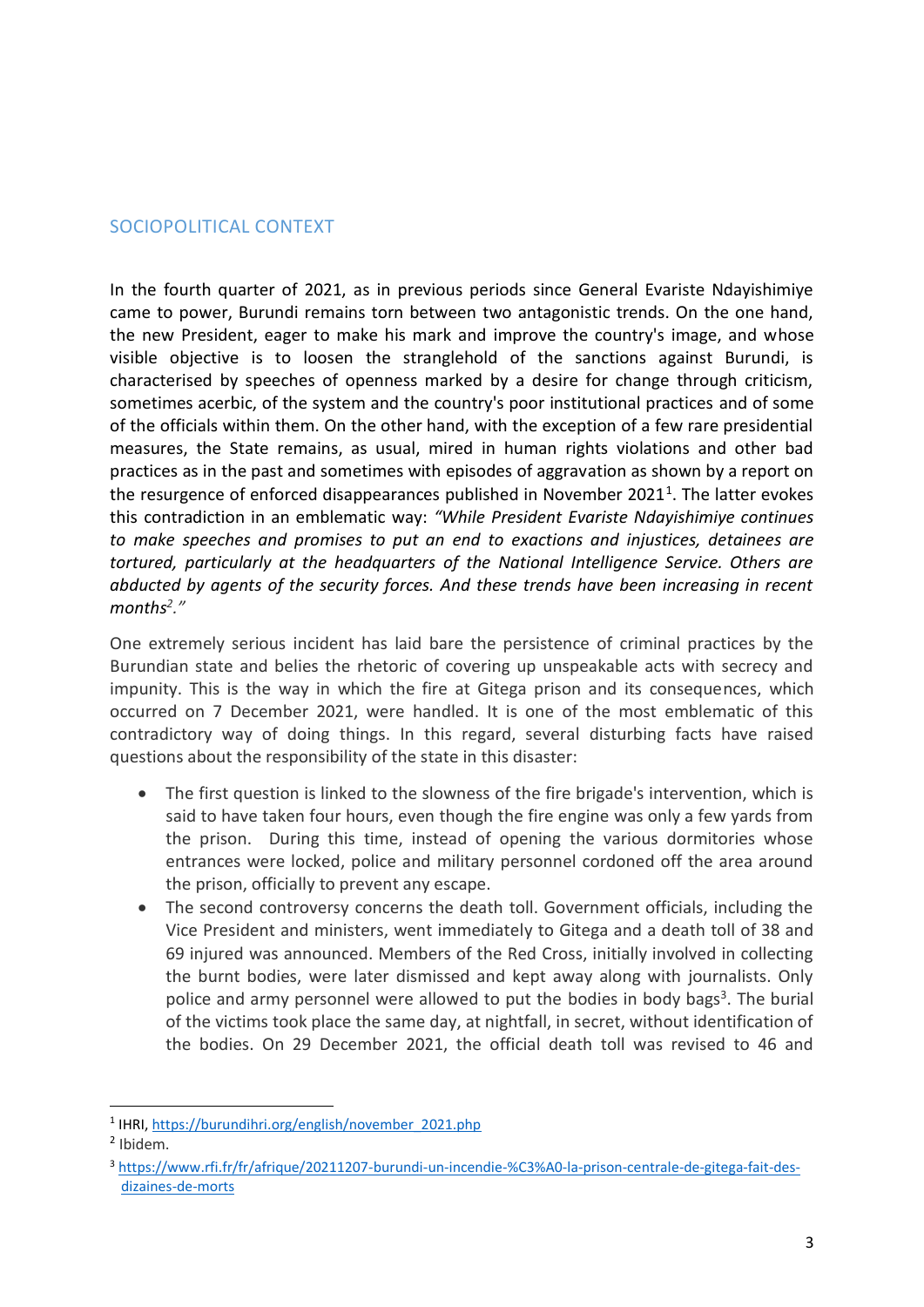announced by the President of the Republic during a public broadcast<sup>4</sup>. Several NGOs, including the Human Rights League Iteka, have claimed that the death toll is over 300<sup>5</sup>.

• Finally, the last disturbing fact is the way in which the victims were buried in an "express and furtive" manner without the knowledge of the families but, paradoxically, President Evariste Ndayishimiye affirms that "*everyone knows that they were buried and in a decent manner. There was even a prayer*<sup>6</sup> . Finally, the last disturbing fact is the way in which the victims were buried in an "express and furtive" manner without the knowledge of the families but, paradoxically, President Evariste Ndayishimiye affirms that "everyone knows that they were buried and in a decent manner. There was even a prayer. Some relatives of the victims who tried to inquire about their dead relatives learned this the hard way, they were threatened or imprisoned, showing that a certain omerta had been decreed on this fire by the Burundian government and reinforcing the doubts expressed about both the causes of the fire and the number of victims.

The actions and speeches of the highest Burundian authorities have had contrasting effects on the various actors. NGOs, especially human rights NGOs, have continued to advocate for the maintenance of sanctions and the monitoring of the human rights situation in the country. On 18 November 2021, the United States of America decided to end "*the state of national emergency declared over Burundi in Executive Order 13712 of 22 November 2015*", as well as the end of the "*targeted sanctions*" that targeted four former high-ranking army and police agents involved in violence in 2015.

According to the US Presidency, the situation that led to the declaration of a state of national emergency "*has improved considerably since last year after the transfer of power following the 2020 elections and the continuation of reforms by the new President, Evariste Ndayishimiye*<sup>7</sup> ".

In contrast to the United States, a few days later the European Union renewed targeted sanctions against four personalities, including three high-ranking officers who are in the circle of power in Burundi, accused of having ordered acts of violence, acts of repression and human rights violations. The fourth is a former general, in exile, who is accused of grenade attacks and incitement to violence against the regime of Pierre Nkurunziza<sup>8</sup>. Also, the extension of economic sanctions until October 2022 was announced shortly afterwards, on 1 December 2021. This provoked the wrath of the Burundian authorities. Unexpectedly, three weeks later, the EU announced that it had found a solution to the legal problem blocking the

<sup>4</sup> [https://www.burundidaily.net/post/des-questions-qui-derangent-et-revelent-letat-desprit-du-regime-de](https://www.burundidaily.net/post/des-questions-qui-derangent-et-revelent-letat-desprit-du-regime-de-gitega-le-president-burundais-pete-les-plombs-suite-a-une-question-osee-sur-les-calcines-de-la-prison-de-gitega)[gitega-le-president-burundais-pete-les-plombs-suite-a-une-question-osee-sur-les-calcines-de-la-prison-de](https://www.burundidaily.net/post/des-questions-qui-derangent-et-revelent-letat-desprit-du-regime-de-gitega-le-president-burundais-pete-les-plombs-suite-a-une-question-osee-sur-les-calcines-de-la-prison-de-gitega)[gitega](https://www.burundidaily.net/post/des-questions-qui-derangent-et-revelent-letat-desprit-du-regime-de-gitega-le-president-burundais-pete-les-plombs-suite-a-une-question-osee-sur-les-calcines-de-la-prison-de-gitega)

<sup>5</sup> [https://www.msn.com/fr-fr/actualite/monde/au-burundi-des-ong-soup%C3%A7onnent-une-v%C3%A9ritable](https://www.msn.com/fr-fr/actualite/monde/au-burundi-des-ong-soup%C3%A7onnent-une-v%C3%A9ritable-h%C3%A9catombe-dans-l-incendie-de-la-prison-de-gitega/ar-AAS2mr9)[h%C3%A9catombe-dans-l-incendie-de-la-prison-de-gitega/ar-AAS2mr9](https://www.msn.com/fr-fr/actualite/monde/au-burundi-des-ong-soup%C3%A7onnent-une-v%C3%A9ritable-h%C3%A9catombe-dans-l-incendie-de-la-prison-de-gitega/ar-AAS2mr9)

<sup>6</sup> <https://www.iwacu-burundi.org/neva-face-aux-citoyens/>

<sup>7</sup> <https://www.aa.com.tr/fr/afrique/levée-des-sanctions-américaines-contre-le-burundi/2425190>

<sup>8</sup> <https://afrique.lalibre.be/65769/burundi-lue-renouvelle-ses-sanctions-pour-un-an-contre-4-burundais/>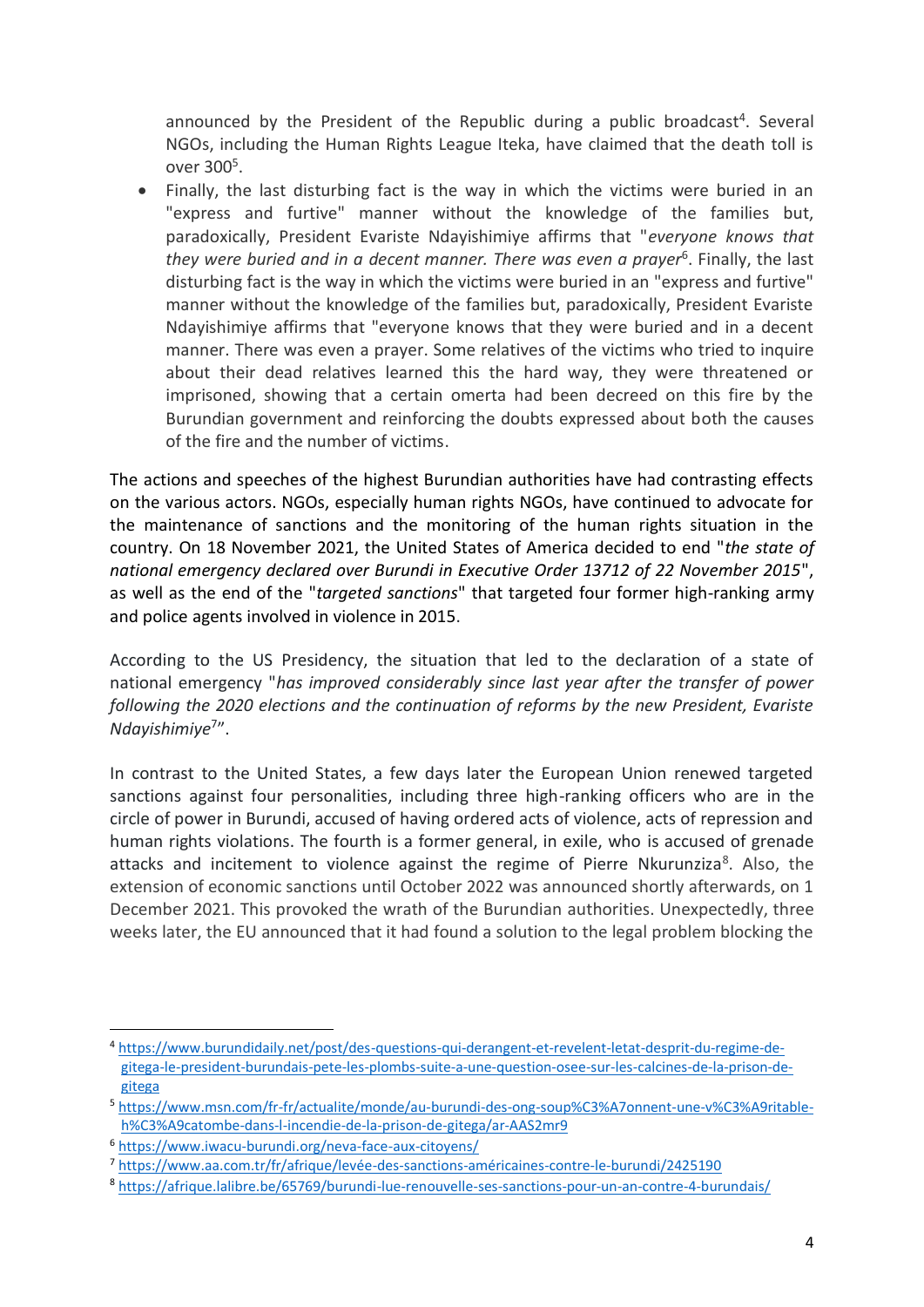lifting of the sanctions, which were hampered by the difficulty of transposing the sanctions provided for in the Cotonou Agreement to the agreement that will replace it<sup>9</sup>.

Like Washington, Brussels also highlighted the resumption of political dialogue with the Burundian government since February of this year, after five years of total breakdown, emphasising "*the gestures of openness of President Evariste Ndayishimiye and his desire to turn the page<sup>10</sup> "*.

Despite numerous appeals based on well-documented reports of human rights violations and the lack of change in practices and real openness on the part of the Burundian authorities, the United States and the European Union have decided to take a different path, presumably guided by geopolitical interests $^{11}$ . In a somewhat contradictory manner, on 8 October 2021, the Human Rights Council, in which these States have a great deal of influence, decided to appoint a Special Rapporteur on Burundi to monitor the human rights situation in Burundi. While these decisions to lift sanctions had already been announced, counting on the openness of the Burundian authorities, the Burundian Minister of Foreign Affairs announced before the diplomatic corps gathered in Bujumbura that the Special Rapporteur, whose appointment was expected in March 2022, would not be welcome in the country because his adoption had been made, he said, "by forcing".*<sup>12</sup>*

During the period under review, the country was also marked by the continuation and acceleration of the work of the Truth and Reconciliation Commission ("TRC") in an asymmetric manner. As a result, the TRC is constantly accused of bias in the direction of these investigations for having concentrated its research on sites where Hutus were buried and ignored those where Tutsis victims were located<sup>13</sup>. During the period under review, the country was also marked by the continuation and acceleration of the work of the Truth and Reconciliation Commission ("TRC") in an asymmetric manner. As a result, the TRC is constantly accused of bias in the direction of these investigations for having concentrated its research on sites where Hutus were buried and ignored those where Tutsi victims were located. It moved on to the final phase by qualifying the crimes committed in Burundi in 1972 and 1973 before the two chambers of Parliament meeting on 20 December 2021. After adopting the proposals, the Parliament asked the State of Burundi to recognise these crimes as genocide committed against the Hutus<sup>14</sup>. The TRC also stated in its report that at the same time, crimes against humanity were committed against some members of the Tutsi community.

<sup>9</sup> [https://www.rfi.fr/fr/afrique/20211224-l-union-européenne-s-apprête-à-lever-ses-sanctions-économiques](https://www.rfi.fr/fr/afrique/20211224-l-union-européenne-s-apprête-à-lever-ses-sanctions-économiques-contre-le-burundi)[contre-le-burundi](https://www.rfi.fr/fr/afrique/20211224-l-union-européenne-s-apprête-à-lever-ses-sanctions-économiques-contre-le-burundi)

 $10$  Ibidem.

<sup>11</sup> [https://afrique.lalibre.be/66040/burundi-rdcongo-droits-de-lhomme-lambassadeur-americain-roule-pour](https://afrique.lalibre.be/66040/burundi-rdcongo-droits-de-lhomme-lambassadeur-americain-roule-pour-les-terres-rares/)[les-terres-rares/.](https://afrique.lalibre.be/66040/burundi-rdcongo-droits-de-lhomme-lambassadeur-americain-roule-pour-les-terres-rares/) For the US, François Misser mentioned the interest in rare earths from Burundi, while many sources spoke of the EU's embarrassment at seeing Russia and China become more and more important.

<sup>12</sup> [https://www.rfi.fr/fr/afrique/20211213-le-burundi-refuse-d-accueillir-un-rapporteur-spécial-de-l-onu-avant](https://www.rfi.fr/fr/afrique/20211213-le-burundi-refuse-d-accueillir-un-rapporteur-spécial-de-l-onu-avant-même-sa-nomination)[même-sa-nomination](https://www.rfi.fr/fr/afrique/20211213-le-burundi-refuse-d-accueillir-un-rapporteur-spécial-de-l-onu-avant-même-sa-nomination)

<sup>13</sup> [https://www.lefigaro.fr/flash-actu/burundi-pour-la-commission-verite-les-massacres-de-hutu-en-1972](https://www.lefigaro.fr/flash-actu/burundi-pour-la-commission-verite-les-massacres-de-hutu-en-1972-etaient-un-genocide-20211220) [etaient-un-genocide-20211220](https://www.lefigaro.fr/flash-actu/burundi-pour-la-commission-verite-les-massacres-de-hutu-en-1972-etaient-un-genocide-20211220)

<sup>14</sup> <https://www.iwacu-burundi.org/la-cvr-qualifie-les-crimes-de-1972-1973-de-genocide-contre-les-hutus/>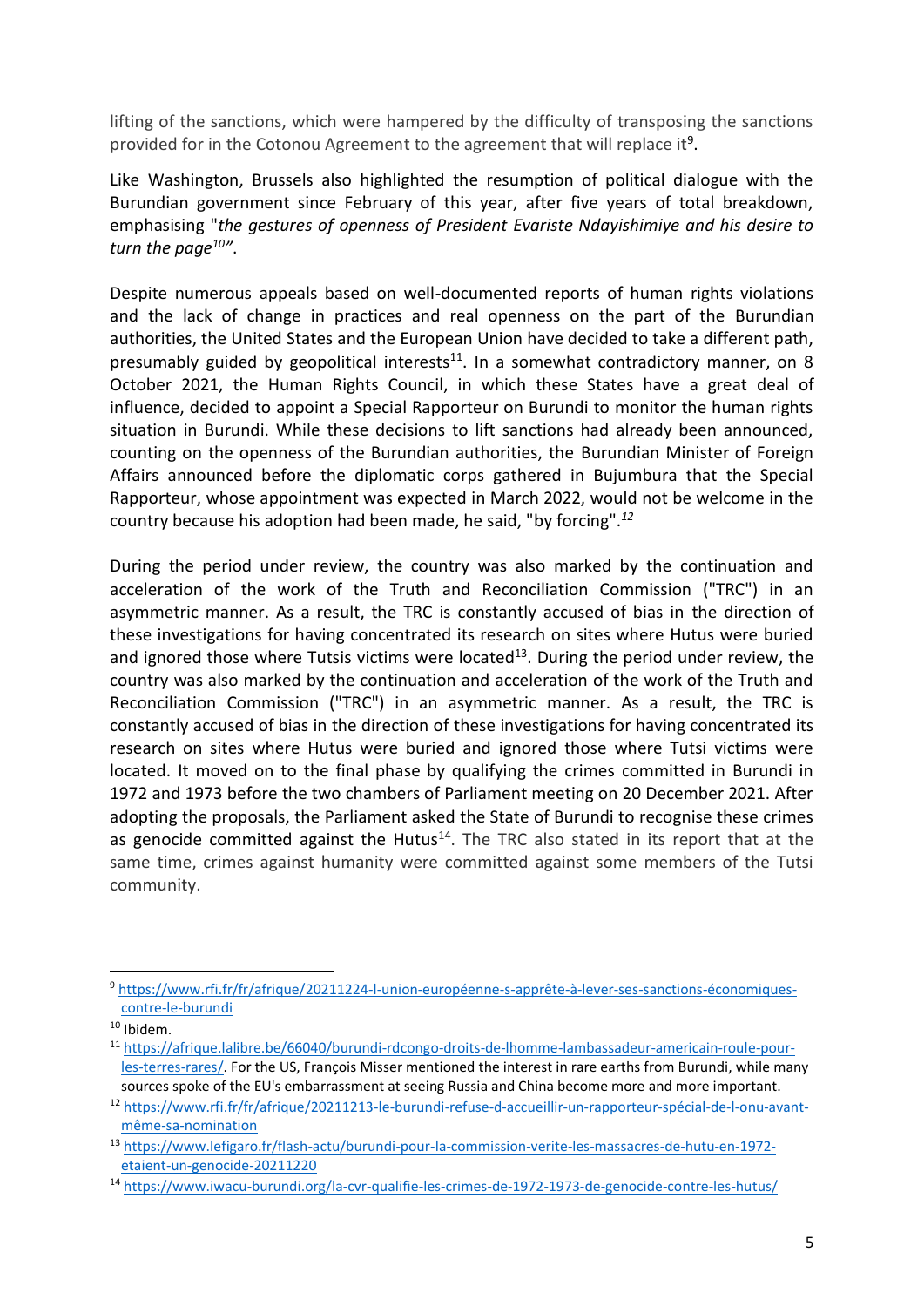The social side was globally dominated by a new wave of the Covid-19 pandemic with an explosion of cases that the health authorities put at the beginning of December. The management of this pandemic by the authorities remains catastrophic. Even if waves of the pandemic are observed elsewhere, in Burundi, the increase in cases is due in part to the lack of rigour in the imposition of barrier measures and the absence of political will to vaccinate, placing Burundi at the bottom of the league in terms of the vaccination rate, which was far below 1% before the end of the year. This can be explained in part by the lack of will on the part of the country's leaders to encourage the population to get vaccinated; instead, they stated that the side effects of vaccines were not the government's responsibility, but rather the responsibility of the vaccinated.

Compared to the previous quarter, the number of violations of the right to life almost tripled, with a total of 164 people killed, or about 3 people killed in two days. Enforced disappearances also increased by 50%, from 24 to 36, or an average of 12 enforced disappearances per month. Physical attacks remain numerous and total 113 cases. Only the number of arbitrary arrests and detentions decreased. It totals 23 cases.

The details of these violations are presented below with a few emblematic examples.

# <span id="page-5-0"></span>1. VIOLATIONS OF THE RIGHT TO LIFE

*The last quarter of 2021 saw a sharp increase in the number of violations of the right to life, with an average of three lives taken in two days. There has been no change to reverse the heavy trends of previous quarters or even years. Impunity remains the rule. Indeed, as in previous periods, the phenomenon of bodies abandoned by the murderers has continued. The theatre of this macabre spectacle remained globally in the province of Cibitoke in the communes of Buganda and Rugombo, near the Rusizi River. However, the phenomenon has spread to the commune of Kanyosha in Bujumbura province, where several bodies have been found. The common denominator is that the two provinces border the city of Bujumbura, reinforcing the suspicion that these bodies were dumped there by agents of the National Intelligence Service and could be those of many people who disappear without trace. Consistently, when bodies are found, the administration gives orders to bury them without identification and without investigation. Also, despite numerous appeals from several human rights organisations to the Burundian authorities to carry out an investigation into these crimes, to date nothing seems to have been done, or if it has been done, the results have not yet been made public.*

*The other emblematic trend of impunity in Burundi is the high number of unsolved targeted assassinations. The circumstances and responsibilities are never established, leaving the perpetrators unpunished.*

*Violations of the right to life linked to suspicions of witchcraft are a phenomenon that is becoming persistent and worrying in its scope. What is serious is that the perpetrators of these killings are not prosecuted, even though they can easily be identified. It is as if they benefit from the complicity of the administrative and police authorities.* 

*During the quarter under review, several crimes were attributable to law enforcement officials, especially agents of the National Intelligence Service, who, after arresting people, mainly members of the CNL, tortured them to death with complete impunity.*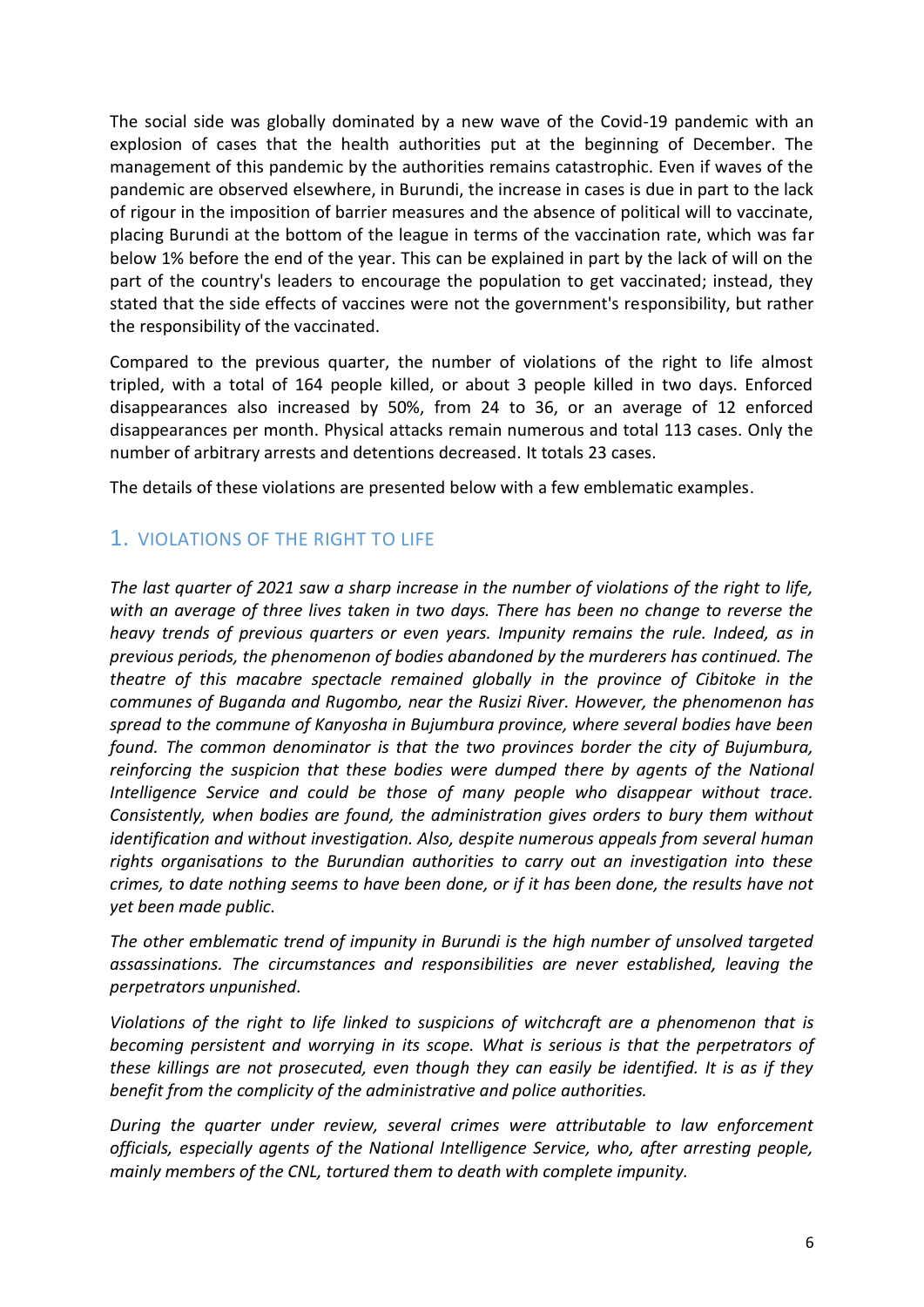*These various violations are presented below with a few illustrative cases.*

#### <span id="page-6-0"></span>*1.1.* THE RECURRING PHENOMENON OF BODIES BEING ABANDONED IN THE WILD

*A total of 28 bodies were found in the wild, of which about 9 out of 10 were found in the communes of Buganda and Rugombo in the province of Cibitoke, while the remainder were generally found in the commune of Kanyosha in the province of Bujumbura. In Cibitoke province, the bodies were found floating in the Rusizi River or washed up on the riverbank. Several bodies were in plastic bags, sometimes tied up, amputated and naked. The number of victims related to this phenomenon represents approximately one fifth of all crimes committed during the quarter.*

*In the two communes mentioned, in just four days, between 14 and 17 October 2021, fourteen (14) lifeless bodies of men and women in a state of decomposition were discovered on the banks of the Rusizi River. Most of the victims were men, but three women's bodies were among those found. Several witnesses claimed to see regular movements of vehicles during the night, which they suspect of unloading the bodies in different places in and around the Rusizi River. However, all these areas are under the control of Imbonerakure militiamen who carry out rounds during the night, which leads them to believe that they are in collusion with the perpetrators.*

#### *Here are some examples of this phenomenon.*

On 14 October 2021, at around 10 a.m., on the 6<sup>th</sup> transversal road at the foot of the Ndavavillage hill in Buganda commune in Cibitoke province, farmers discovered three decomposing bodies of unidentified men in a cassava field, less than 50 metres from the Rusizi River.

According to witnesses, the three bodies were bound, tied together and wrapped in a tarpaulin. The bodies were immediately buried under the supervision of the Ndava zone chief on the orders of the administrator of Buganda commune, Pamphile Hakizimana.

On 16 October 2021, in the Maragarazi River, at the foot of the Buhemba hill, in Kayogoro commune of Makamba province, a decomposing lifeless body of an unidentified woman was found. According to sources on the spot, the victim's body was wrapped in a plastic bag. It was buried the same day on the orders of the Kayogoro communal administrator.

On 31 October 2021, at around 9 a.m., on the 3<sup>rd</sup> transversal road of the Mparambo II hill in Rugombo commune of Cibitoke province, shepherds discovered four unidentified bodies, including that of a woman.

According to sources on the spot, two bodies of men dressed in sports clothes and tied together and two others including that of a woman were found in a cassava field about 500 metres from the Rusizi river. The communal administrator of Rugombo, Gilbert Manirakiza, ordered the burial of the bodies without any investigation.

On 19 December 2021, at around 8 a.m., at the 12<sup>th</sup> transversal at the foot of the Rusiga hill, in Rugombo commune of Cibitoke province, near the Rusizi River, in a field, the lifeless body of an unidentified man was discovered lying in a pool of blood.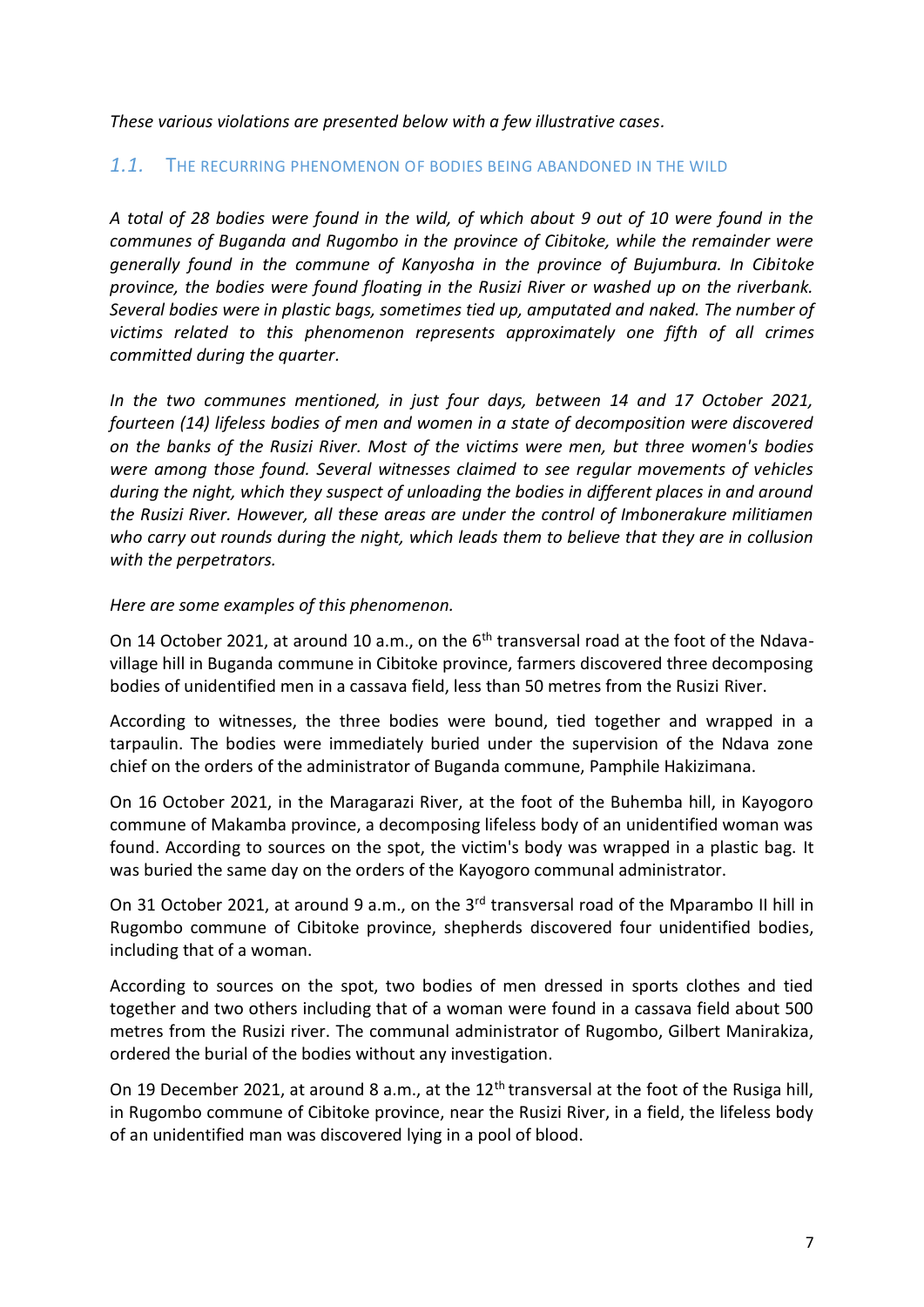According to witnesses to this macabre discovery, passers-by saw the naked body of the victim lying in a pool of fresh blood with several gaping wounds from knife and club blows all over his body.

According to these witnesses, while the identity of the victim and the perpetrators of the crime, as well as the circumstances of his death, had not yet been determined, the zone chief of Cibitoke, sent by the communal administrator, ordered Imbonerakure militiamen from the ruling party, the National Council for the Defence of Democracy-Forces for the Defence of Democracy (CNDD-FDD), who had come with him, to bury the body immediately. According to the information gathered, local residents suspect that the provincial head of the National Intelligence Service (SNR) in Cibitoke province was responsible for the murder of this man because they saw his vehicle and four policemen on board making suspicious movements at the place where the body was found before driving off in a hurry after a short time.

### <span id="page-7-0"></span>*1.2.* VIOLATIONS OF THE RIGHT TO LIFE LINKED TO SUSPICIONS OF WITCHCRAFT

*During the period under review, six people, mostly elderly men and women, were killed because of suspicions of witchcraft in their neighbourhood. The recurrence of these crimes is increasing throughout the country without the authorities taking appropriate action to stop them. However, the perpetrators of these crimes are people from the neighbourhood who are easy to identify because often these lynchings are carried out by a crowd of people, in the form of mob justice, sometimes even fundraising is done for the killing of the stigmatised people. Such accusations may conceal other motives which may be political or related to personal conflicts, including land disputes. The lack of consistent and forceful action by the authorities to counter these summary executions amounts to a form of support that can only encourage the repetition and multiplication of such crimes.* 

#### *Here are some examples to illustrate this.*

On 8 October 2021, on the Kiderege hill in Nyanza-Lac commune of Makamba province, a girl named Francine died of an illness that had broken out a few days earlier. But the members of her family believed that she had been bewitched by a man from the neighbourhood.

According to local sources, Francine revealed during her death that she had been bewitched by her neighbour, Stéphane, who had predicted her probable death before the celebration of her wedding, scheduled for 16 October. After her death, the neighbours threw stones at Stéphane and his wife in retaliation and set fire to their house. Stéphane succumbed to his injuries the following day.

On the night of Thursday 25 November 2021, at around 7:30 pm, on the Gakerekwa hill in Mabayi commune of Cibitoke province, a man known as Jean Rudakemwa, aged over 70, was murdered by unknown individuals as he was returning home after finishing his day's work at his commercial kiosk.

According to local sources, Jean Rudakemwa was killed on suspicion of witchcraft. A few days earlier, he had narrowly escaped death following an attack by an unidentified person armed with a gun who wanted to assassinate him.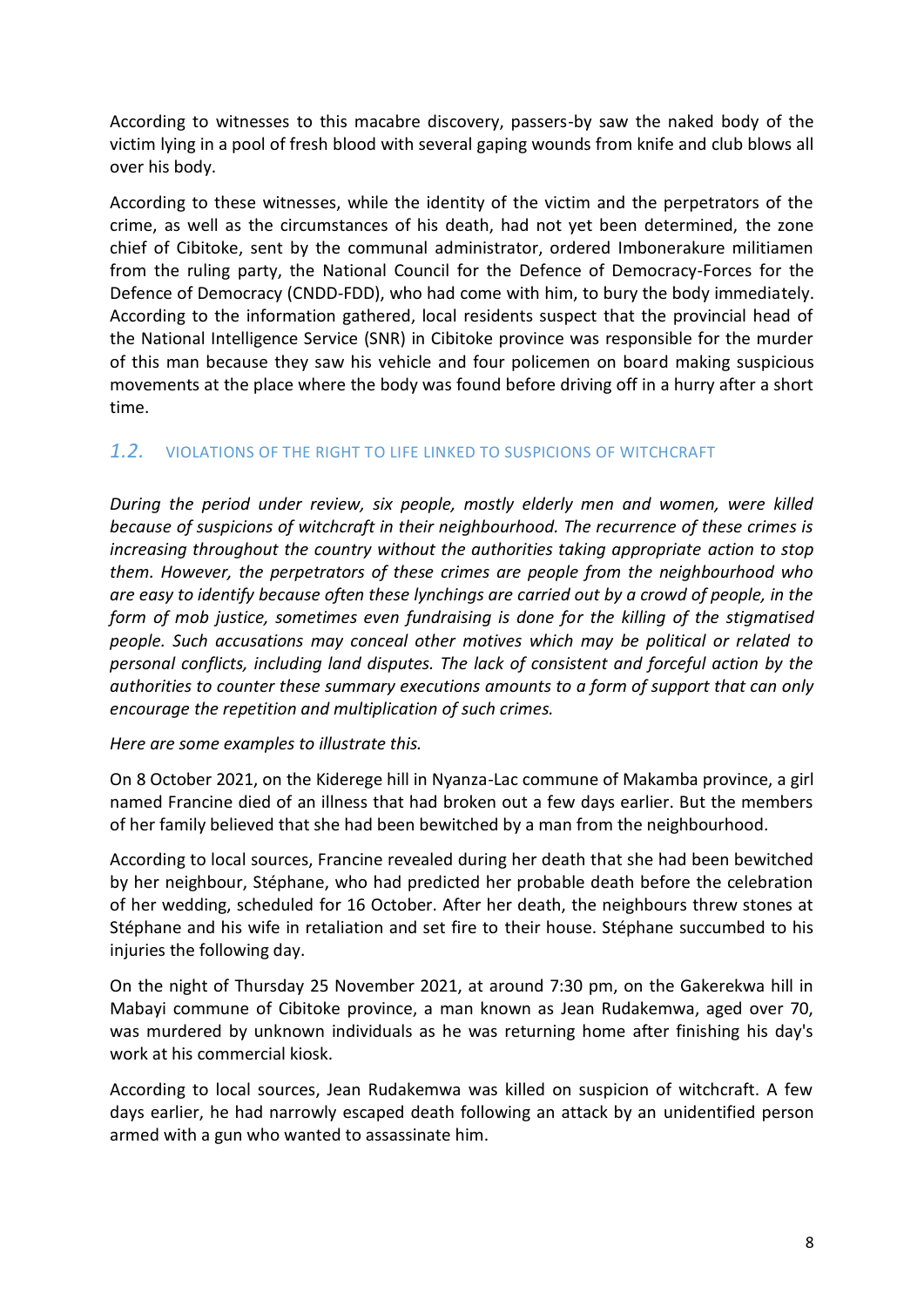On the night of Tuesday 14 December 2021, on the Nyabikaranga hill in the commune and province of Kayanza, an 80-year-old woman known as Félicité Ndudo succumbed to her injuries after being stoned to death in the afternoon of the same day by an enraged population.

According to witnesses, Félicité Ndudo was attacked with stones by a crowd of people who accused her of witchcraft after she was found at the home of her neighbour Jean-Marie with a bag containing some objects that they took as grigris.

According to the same sources, the police and the local administration intervened late and found the victim in a precipice covered with stones and clods of earth before evacuating him to a nearby health facility where he died a few hours later.

### <span id="page-8-0"></span>*1.3.* TARGETED KILLINGS WITH UNIDENTIFIED PERPETRATORS

*The other recurring sign of the impunity that plagues Burundi is the high number of attacks on the right to life of well-known, targeted individuals, but whose perpetrators are not identified, allowing the executioner to benefit from total impunity and the encouragement to reoffend. During the period under review, 25 such killings were reported, the victims of which were men as well as girls and women. While the motives for these killings can be gathered from the vicinity of the victims, it is difficult to understand the reasons for the lack of investigation or the failure to investigate. Increasingly, reported killings are likely to be faked as suicide by hanging.* 

*Here are some illustrative examples.*

On 10 October 2021, on the Busangana hill in Bukeye commune of Muramvya province, two soldiers of the 110th Reinforcement Battalion based in Bugarama, namely the Battalion Commander, Lieutenant-Colonel Jean-Marie Nkurunziza alias Matwi (matricule SS1300), an officer of the 34th promotion of the Institut Supérieur des Cadres Militaires (lSCAM), and his transmission agent, Corporal Fidèle Ndayitwayeko, were shot dead by unidentified individuals ambushed in the Teza forest..

According to local sources, Lieutenant-Colonel Jean-Marie Nkurunziza, a native of the Murago hill of the Ndava commune, in Mwaro province, succumbed to his wounds at the Giko hospital in Bukeye, where he had been evacuated, while Corporal Fidèle Ndayitwayeko, a native of the Kibago commune in the Makamba province, died immediately. The circumstances and responsibilities of these two assassinations have not yet been clarified.

On 23 November 2021, on the hill of Mparambo I in the Rugombo commune, in Cibitoke province, the decomposing body of Christian Ndayiziga was discovered by fishermen near the Rusizi River.

According to witnesses, Christian Ndayiziga's body showed wounds probably caused by machete blows.

The same sources stated that Christian Ndayiziga had disappeared since Friday 19 November 2021 after answering a phone call from an individual who invited him to collect his parcel from the Democratic Republic of Congo. The local administrator of Rugombo ordered the burial of the victim's body without opening an investigation to identify the perpetrators of his murder.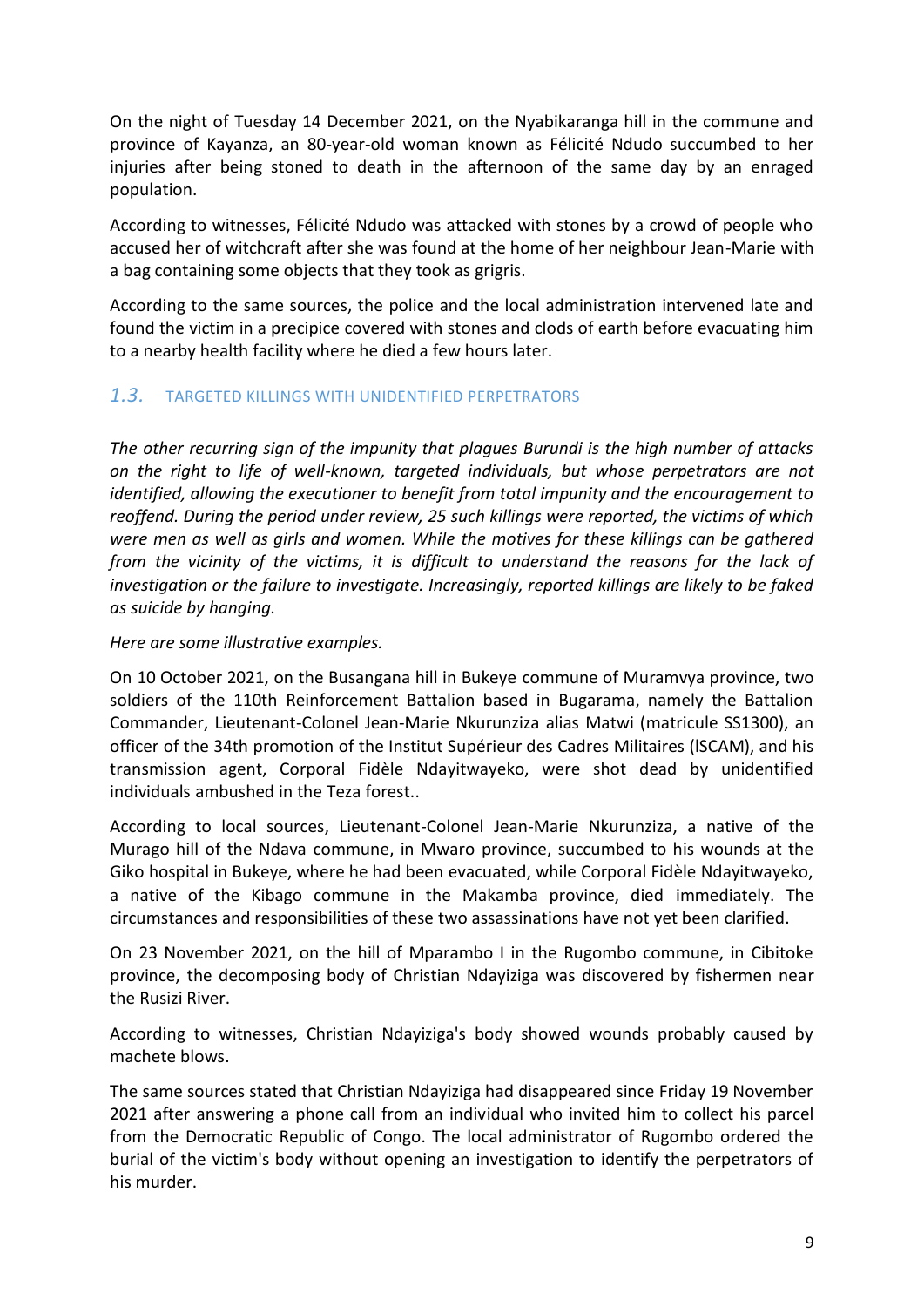On the evening of Saturday 27 November 2021, at around 6 p.m., on the hill of Mugitega, in the zone and commune of Bugendana of Gitega province, the lifeless body of a young man of 27 years old who was known as Jean-Marie Ndihokubwayo was found hanged with a rope on the frame of a house under construction.

According to witnesses to the discovery, the body of Jean-Marie Ndihokubwayo, son of François Baryungure and Consolate Ntakarutimana, who lived on the same hill, was suspended on a rope, with his feet on the ground, suggesting that it was a fake suicide to conceal a murder. The local residents suggested that the young man had been killed elsewhere and that his murderers had brought his body to simulate a suicide.

The same sources said that the motive and circumstances of the killing have not been clarified.

On 3 December 2021, at around 7.30 p.m., in the Mahoro neighbourhood on Bibate hill, in the chief town of Rutovu commune, in Bururi province, Pélagie Rugoke (aged 57), a secretary at Rutovu secondary school, was shot dead by unidentified criminals.

According to witnesses, Pélagie Rugoke, a native of Kigamba commune in Cankuzo province, was in her shop selling products from Brarudi (Breweries and lemonades in Burundi) when she was attacked by men armed with guns who shot her at close range, killing her instantly.

The same sources claim that the killers only took the victim's two mobile phones before fleeing.

On the night of Friday 17 December 2021 at around 9.30 p.m., on the Muzingi hill in Gashoho commune of Muyinga province, a woman known as Jeanine Kabagabirwa and her little girl, whose name was not revealed, were murdered with a machete by unidentified criminals.

According to local sources, the perpetrators found the two victims in their house and killed them before fleeing. The motive for the double murder and the perpetrators are not yet known.

# <span id="page-9-0"></span>*1.4.* VIOLATIONS OF THE RIGHT TO LIFE FOR WHICH THE ALLEGED PERPETRATORS HAVE BEEN PROSECUTED

*During the period covered, there were even fewer violations of the right to life whose perpetrators were arrested than in previous periods. There were only three such cases, consisting almost entirely of crimes committed in the family. In another case, the perpetrator himself confessed. These are the three cases reported.* 

On the night of Saturday 9 October 2021, at around 10 p.m., at the Nyagatovu health centre located in Tangara commune in Ngozi province, André Seruganda, a 70-year-old, was murdered with a dagger stuck in his throat while he was on his sick bed.

According to witnesses, André Seruganda, originally from the Mashitsi hill in the same commune of Tangara, was first seriously wounded on his native hill by a certain Rémégie Nyabenda and then evacuated to the Nyagatovu health centre, where he found him and finished him off. The victim was suspected by those around him of practising witchcraft.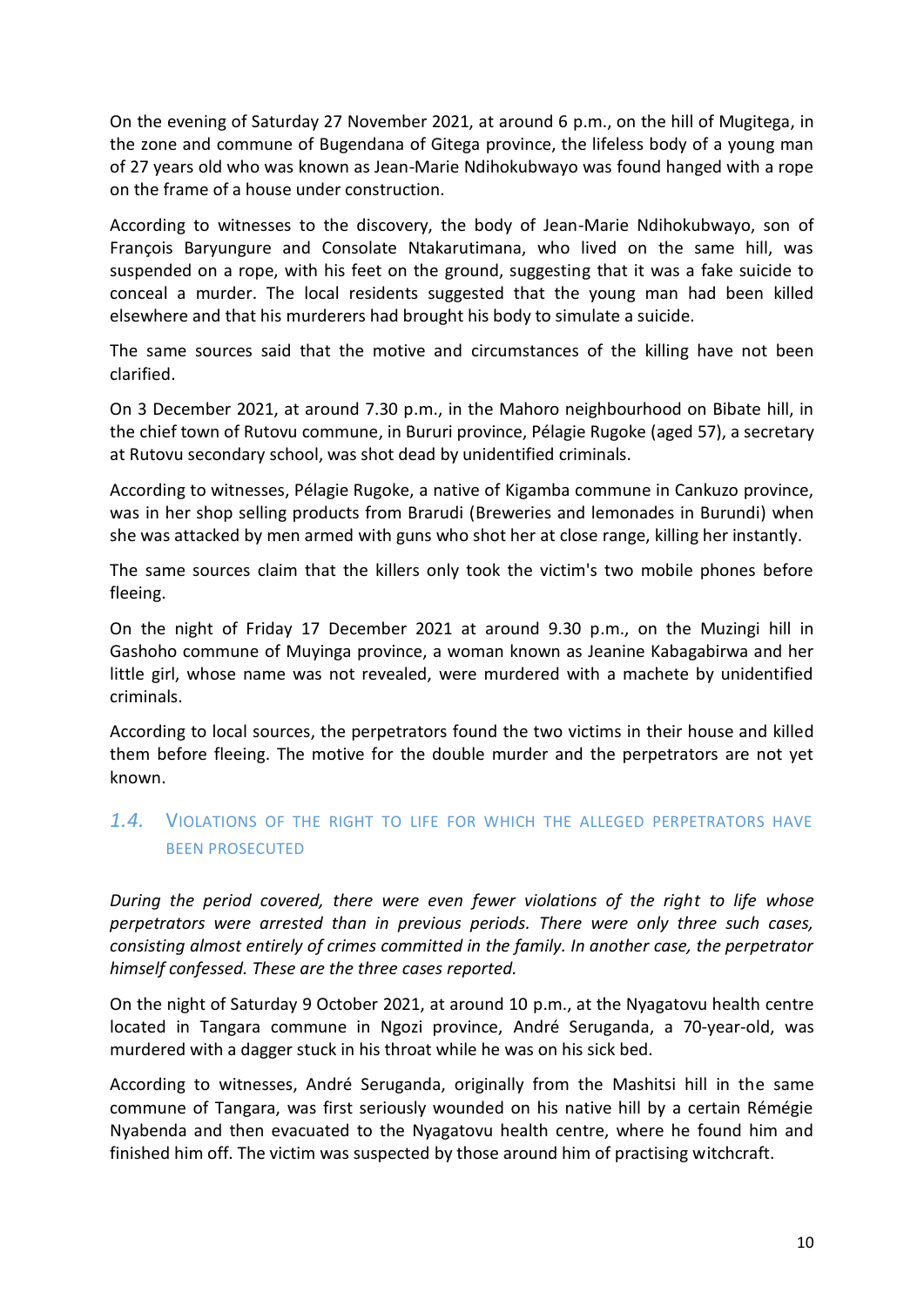The same sources said that the perpetrator confessed after being arrested by the police and claimed that he had acted to avenge his sister who had just been struck by lightning.

On the evening of Wednesday 27 October 2021, on the hill of Gitumba, in Mugina commune of Cibitoke province, Gloriose Zayina (40 years old) was killed.

According to the information received, Gloriose Zayina was killed by her husband Cyprien Nyandwi (46 years old) on the way from a bar near their home. After an argument between the couple, the husband kicked his wife several times in the abdomen and she died on the spot. The same sources said that the murderer was arrested by the police for investigation.

On the morning of Wednesday 10 November 2021, at around 9 a.m., on the Butihinda hill in the commune of Gitobe, in province Kirundo, a 12-year-old girl named Géraldine Niyonsenga was killed.

According to eyewitness accounts, the victim died of injuries inflicted by his uncle Bonaventure Miburo who accused him of damaging his bean field. The same sources said that the perpetrator was arrested by the police for investigation.

### <span id="page-10-0"></span>*1.5.* VIOLATIONS OF THE RIGHT TO LIFE BY LAW ENFORCEMENT OFFICIALS

In all, eight violations of the right to life were attributed to law enforcement officials, one of *which was attributed to a soldier, acting alone. Four others were attributed to police agents and were perpetrated under the guise of law enforcement duties, but had all the characteristics of summary executions because they had executed harmless persons. In three of the cases, the violations of the right to life were attributed to SNR agents who, after arresting the victims, two of whom were CNL members, tortured them to death. Some of these cases, such as that of Augustin Matata and Gérard Bukuru, have made headlines. All these crimes have gone unpunished. Here are some examples.* 

On the morning of Sunday 24 October 2021, on the hill of Jimbi in the commune and province of Gitega, the lifeless body of a young man selling clothes at the central market of Gitega who was known as Gérard Bukuru, aged 28, was found in a small bush.

According to eyewitnesses, Gérard Bukuru was first slightly injured in the feet along with 6 other people in a grenade explosion thrown the day before by an unidentified person at around 8.30 p.m. in a restaurant located at  $2<sup>nd</sup>$  avenue n° 32 in Nyamugari quarter (commonly known as "Quartier Swahili") of the Gitega city and had himself gone to the "Notre Dame d'Afrique" health centre for treatment. A few minutes later, his employer and brother-in-law, Prosper Niyonizigiye, came to see him at the health centre. At that very moment, the provincial head of the National intelligence Service (SNR) in Gitega, OPC1 Zabulon Mfuranzima (OPN 0864), in the presence of the provincial police commissioner in Gitega, OPC1 Évariste Habogorimana (OPN 1251), abducted the two men and took them away in his service van, registration number E0524A, to an unknown destination.

The next morning, the body of Gérard Bukuru, his head smashed by bullets with a cartridge next to it, was found in a small bush on the Jimbi hill, 8 kilometres from the city of Gitega. His brother-in-law Prosper Niyonizigiye, who was in the same vehicle, has been missing since their abduction.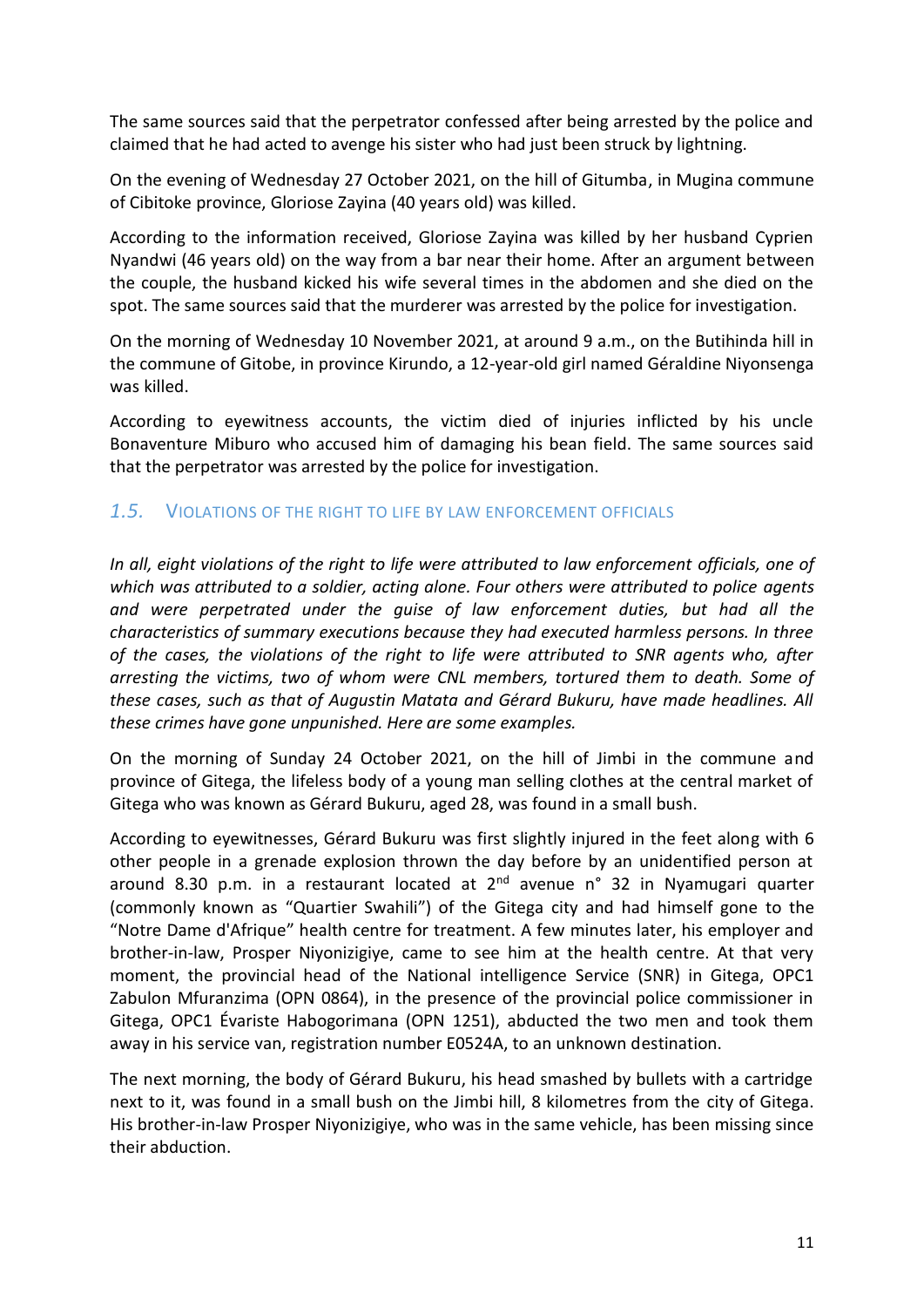Despite the fact that the two men were abducted in the presence of numerous witnesses, no action has been taken to prosecute the perpetrator of this enforced disappearance. The police and judicial authorities should immediately launch an investigation to find the perpetrators and determine the circumstances.

On the morning of Wednesday 10 November 2021, in the locality called 'Kumateka' in the commune of Matongo, of Kayanza province, on the edge of the Kibira forest, three unidentified young men were killed by policemen and soldiers.

According to local sources, the police and the local administration presented these men as terrorists who were four in number, one of whom detonated a grenade that injured the Ruganza zone chief and a policeman, while another was captured alive.

On the afternoon of Wednesday 15 December 2021, Augustin Matata, treasurer of the CNL (National Congress for Freedom) party in the commune of Isale, in Bujumbura province, died at the Prince Louis Rwagasore Clinic as a result of atrocious acts of torture allegedly suffered at the National Intelligence Service (SNR), after having been hospitalised the previous week at the said hospital located in the town of Bujumbura. One month before his death, on 16 November 2021, he had been violently abducted and tortured on the 6<sup>th</sup> transversal of the hill and zone of Buringa, in the commune and province of Bubanza, by OPC1 Venant Miburo, the provincial head of the SNR in Bubanza, accompanied by police agents, and had taken the victim by force on board a SNR white double-cabin vehicle with the registration number E0540A towards an unknown destination.

According to sources close to the family, they were not allowed to visit him throughout his hospitalisation when he was in a coma and his hospital room was under police guard. In addition, apart from the fact that the SNR refused the victim's family access to the mortal remains, they were not informed either of the place of detention or of the offences against him.

On the night of Friday 3 December 2021, Innocent Barutwanayo, another activist of the National Congress for Freedom (CNL) party in Matongo commune of Kayanza province, died as a result of atrocious acts of alleged torture suffered at the SNR a few days before his transfer to the Prince Louis Rwagasore Clinic.

According to local sources, on 16 November 2021, a little over two weeks before his death, Innocent Barutwanayo was arrested at his home on the Kivumu hill in the commune of Matongo, in Kayanza province, by an OPJ (judicial police officer) named Gilbert, accompanied by James Niyitunga (president of the Imbonerakure youth league in the commune of Matongo) and the chief of the hill and the Imbonerakure on the same hill. After a search session at Innocent Barutwanayo's home, the OPJ ordered him to follow them after having told him that he was being questioned in the context of an investigation into suspected collaboration with armed gangs, although no compromising objects were found. He spent his first night in the cell of the police station in Matongo before being dragged out the next day by the provincial intelligence officer in Kayanza, OPC2 Léonard Ngendakumana (OPN 1266), who took him to his office for excruciating torture sessions. According to witnesses, Innocent Barutwanayo was violently beaten with concrete iron and wire to extract a confession from him about his alleged collaboration with assailants and his refusal to join the CNDD-FDD party.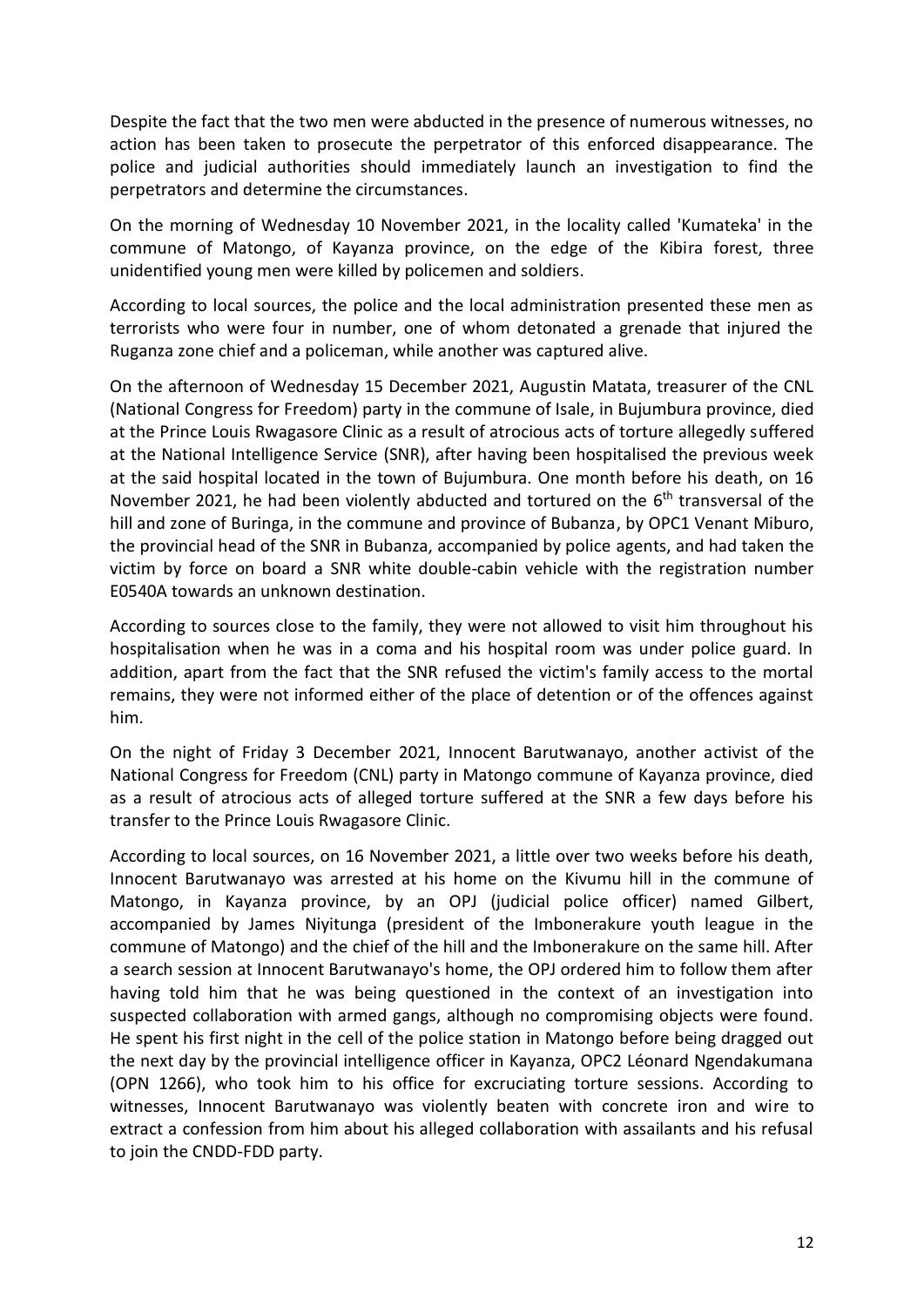After four days of torture, Innocent Barutwanayo was evacuated on 20 November in a very critical state to Kayanza hospital, from where he was transferred on 26 November without having recovered to the SNR headquarters in Bujumbura for further torture sessions. On 4 December 2021, the victim's family received the bad news of his death from the administrator of the commune of Matongo, Alice Nsabiyumva, who asked them to go to Bujumbura to recuperate the body.

### <span id="page-12-0"></span>*1.6.* VIOLATIONS OF THE RIGHT TO LIFE BY ELEMENTS OF THE IMBONERAKURE MILITIA

*Strengthened by the impunity that protects them, the Imbonerakure, acting in groups or in isolation, have come to believe that everything is permitted to them, which, in certain circumstances, leads them to commit the irreparable. Here are some examples of crimes attributed to these militiamen.*

On the evening of Saturday 30 October 2021, on the hill of Gahongore, 5 kilometres from the town of the Bubanza province, a group of Imbonerakure affiliated to the CNDD-FDD party assassinated an unidentified individual and buried him in a cemetery.

According to the testimony of a passer-by who witnessed this macabre scene and identified one of the Imbonerakure known as Dieudonné Hakiza, the perpetrators first tied up the victim and then beat him to death. They then dragged the body into the cemetery to bury it in a shallow hole dug on the sly and left without realising that they had also damaged a water pipe of the Burundi Water and Electricity Production and Distribution Board (REGIDESO) tapped in the Kivoga valley, supplying the village of Kagwema in the commune of Gihanga in the same province, which caused a "flood". This had the effect of digging up the body they had buried and damaging the neighbouring graves. The same source specifies that the Imbonerakure, the perpetrators of the assassination, waited until the following night, around 9 p.m., to recover the body and bury it in another grave in the same cemetery.

On 19 November 2021, on the sub-hill of Rubwika-Kagundu in the commune and province of Bubanza, the lifeless body of a 19-year-old girl known as Libéline Kamikazi was discovered after 3 days of disappearance.

According to witnesses, the decomposing body of the girl was dug up after being hastily buried by an Imbonerakure named Marc Ndayisenga, a married man and father of 3 children, of whom she was pregnant and the victim's family had demanded that he take care of her, which he accepted. The body was buried with dignity by the family members supported by Red Cross and police agents from the civil protection

According to the same sources, on 16 November 2021, this Imbonerakure had offered to take the victim to a health centre for a prenatal consultation, but her relatives had not seen her again. Since that day, Ndayisenga, the alleged perpetrator, has been on the run.

On the night of Monday 29 November 2021 at around 8 p.m., on the hill of Rubuga in Bugabira commune of Kirundo province, a young activist of the UPRONA party (Union for National Progress) known as Jean Pierre Ndayishimiye, alias Mukristu, was murdered by four militants of the CNDD-FDD party.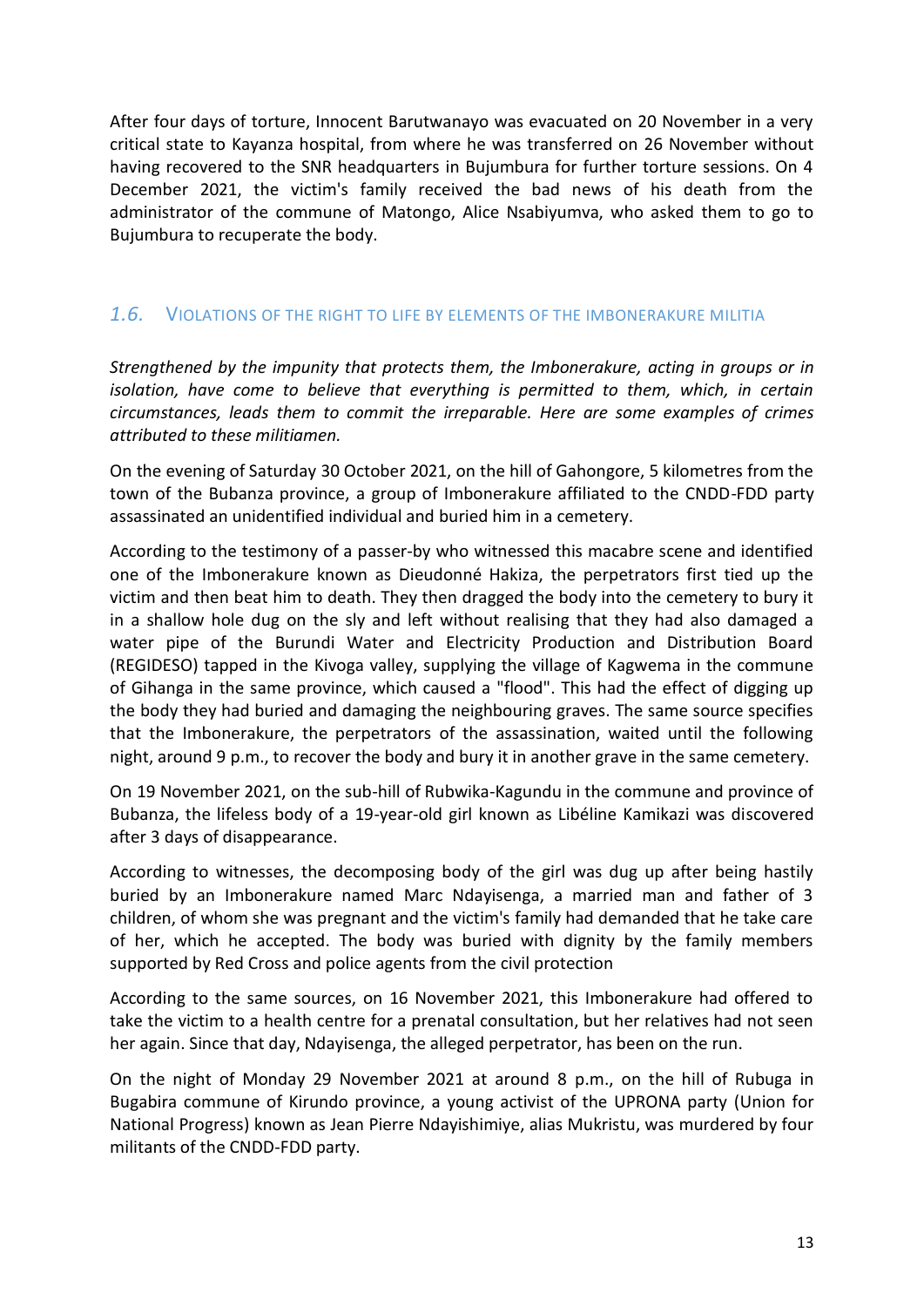According to local sources, the young man was killed by four watchmen from the Basic Scholl (ECOFO) in Rubuga who ambushed him and attacked him with machetes as he was returning home from a local bar. The same sources revealed that the body of the victim was moved by the killers to lie in front of the door of the food stock of the school canteen of the Rubuga ECOFO in order to simulate an attempted robbery and thus confuse the search for the motives and circumstances of the crime.

Subsequently, all four watchmen and CNDD-FDD activists were arrested and detained for investigation at the communal police station in Bugabira and one of the alleged perpetrators confessed to killing Jean Pierre Ndayishimiye with a machete.

# <span id="page-13-0"></span>2. ATTACKS ON PHYSICAL INTEGRITY

*Abductions followed by risks of enforced disappearance increased by 50% compared to the previous quarter and despite the speeches of the President of the Republic condemning this type of practice. According to all the available evidence, including the modus operandi, the alleged perpetrators of these crimes are SNR and national police members and, from time to time, imbonerakure militiamen acting alone or in collusion with the former. While some officials and agents acted openly, in full view of everyone, and in military or police uniform, others operated in disguise, kidnapping the victims and loading them into vehicles with tinted windows, cars or pickups to take them to unknown destinations. After the arrest, the families' search for the victims remained fruitless.* 

*The people who have been most targeted are firstly members of the CNL and then ex-FAB. In view of these profiles, it becomes clear that most of these acts are politically motivated and potentially constitute enforced disappearances. This presumption is reinforced by the fact that the families of the victims are systematically not informed of the fate or whereabouts of their loved ones, in violation of the rules of the code of criminal procedure in force in Burundi and the international human rights instruments to which it is a party. This increases the fear that such arbitrary arrests and abductions are a prelude to other human rights violations such as torture and enforced disappearance.*

# <span id="page-13-1"></span>2.1. ABDUCTIONS ATTRIBUTED TO SNR AGENTS

*From the profiles of those abducted by SNR officials and agents, it is clear that these acts are politically or security motivated. The abducted persons are mainly members of the CNL and elements of the ex-FAB or other persons supposed to represent a political threat to the government. In one case, a young student was arrested and questioned about his communications, followed by three members of his family, including his father and uncle, all ex-FAB. Béatrice Nyamoya, sister of François Nyamoya, Secretary General of the opposition Movement for Solidarity and Democracy (MSD), was arrested as she got off the plane at Bujumbura airport and illegally detained in the SNR jails in Bujumbura. Following a multiform pressure from national and international organisations, she was released after six days. This is a rare occurrence, as in the vast majority of cases, abduction by SNR agents has become synonymous with enforced disappearance.* 

*Here are some illustrative cases.*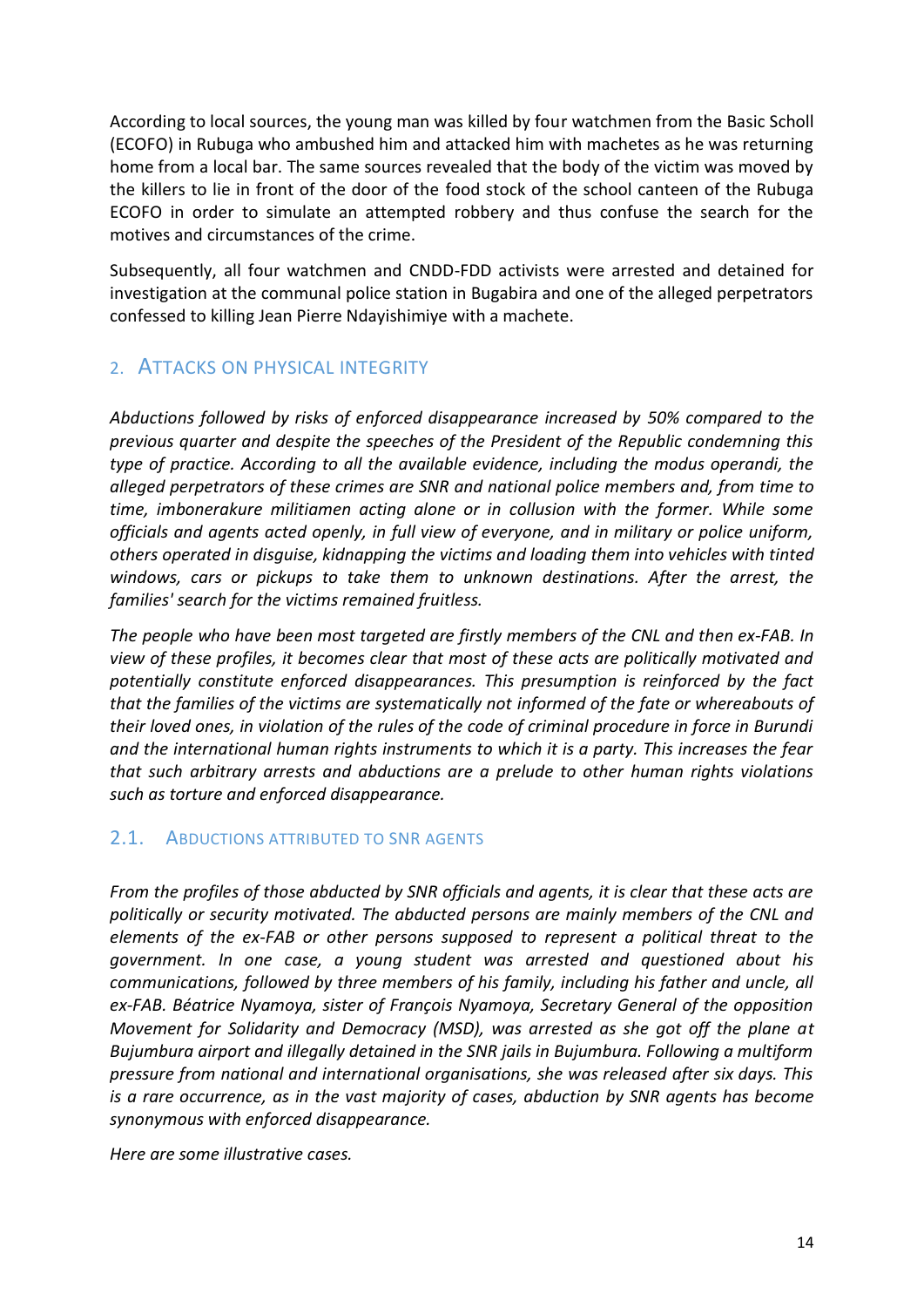On 1st October 2021, at around 10 a.m., in front of the communal office of Mugina, in Cibitoke province, OPC1 Ahmed Nabil Sindayigaya (OPN 0916), the provincial head the National Intelligence Service (SNR) in Cibitoke, abducted Désiré Ndayishimiye, the chief of Luberizi hill.

According to the testimonies received, Mr Désiré Ndayishimiye was called by the administrator of the commune of Mugina, Madame Julienne Ndayihaya, to attend a service meeting and, as soon as he arrived, she ordered him not to leave his office. After a few minutes, the provincial SNR official came and took him away in his service vehicle to an unknown destination, without any communication about the reason for his arrest.

Désiré Ndayishimiye was reportedly arrested for pretending to join the CNDD-FDD party when in fact he continued to support the ideology of his original party, the National Congress for Freedom (CNL).

The risks of Désiré Ndayishimiye's enforced disappearance are enormous, especially since the head of the SNR in Cibitoke, OPC1 Ahmed Nabil Sindayigaya, who was seen by many witnesses taking the victim away in his vehicle, denied any knowledge of the abduction of this hill leader.

Also in the province of Cibitoke, on  $1<sup>st</sup>$  November 2021, at around 5.30 p.m., on the hill of Mparambo I, in Rugombo commune, a member of the CNL party, known as Abdoul Ndayishimiye alias Sheik, was abducted from his home on the sub-hill of Rubuye by the provincial head of the National Intelligence Service (SNR) and was taken to an unknown destination.

According to witnesses, in the pouring rain, individuals including young Imbonerakure came on board the Toyota Hilux double cabin vehicle with the registration number D3984A of the provincial intelligence officer in Cibitoke, OPC1 Ahmed Nabil Sindayigaya (OPN 0916) and broke into Abdoul Sindayigaya's home, tied him up and then took him away in the vehicle to an unknown destination.

Prior to this incident, Abdoul Sindayigaya had received numerous threats and warnings of possible trouble if he did not leave the CNL to join the CNDD-FDD. This information supports the view that the abduction was politically motivated.

On 17 November 2021, at around 8.30 a.m., a CNL party official known as Mathias Ruramusura, who was also a teacher at the Centre for training and professional development (CFPP) in Nyakabiga in the Bujumbura city, was abducted from his home by an SNR agent called Joseph Mathias Niyonzima, alias Kazungu, and taken to an unknown destination.

### <span id="page-14-0"></span>2.2. ABDUCTIONS BY NATIONAL POLICE AGENTS

*Kidnappings by police agents aim the same targets, and generally follow the same modus operandi as those of SNR agents, using vehicles with tinted windows, without informing the victim of the reason for the arrest, without a warrant and often with violence. In cases reported during the period under review, police agents repeatedly extracted victims from places of detention and drove them to unknown destinations.*

*Some examples are given below.*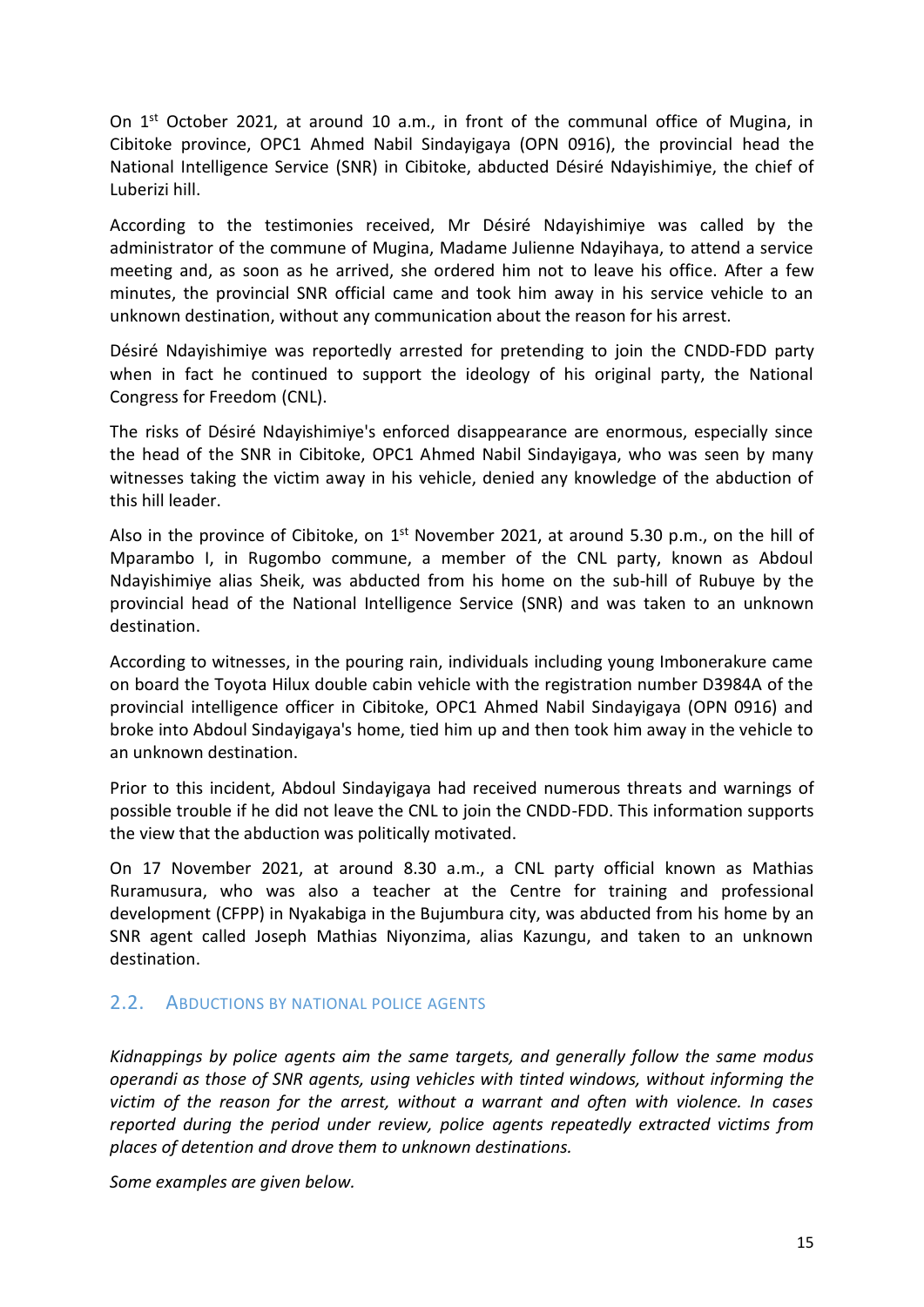Since 19 October 2021, in the commune of Kiganda of Muramvya province, a member of the Movement for Solidarity and Democracy (MSD) party, known as Christophe Ndayiragije, has been missing after being abducted from a police cell.

According to local sources, Christophe Ndayiragije (43) was first arrested without a warrant at his home in the chief town of Kiganda by policemen, in the company of young Imbonerakure. On the day of his arrest, he was questioned by an OPJ (judicial police officer) from the Kiganda police station and placed in custody for two days in a cell before being taken away to an unknown location.

The same sources said that Mr Christophe Ndayiragije had benefited from a presidential pardon, and had been released in April 2021 from Bujumbura central prison. He was accused of "participating in an insurrectionary movement" linked to the demonstrations against the late Pierre Nkurunziza's third term in 2015.

On 8 November 2021, at around 1 p.m., in the centre of Bujumbura in the Rohero zone, on Avenue de l'ONU, near the hospital called "Chez Binagana", Innocent Girukwigomba, a former OPJ (Judicial Police Officer) at the Musaga police station in the Bujumbura city, was brutally abducted by men in police uniforms on board a Toyota TI car with the registration number IA 3077, who took him away to an unknown destination.

According to the testimonies received, Brigadier Innocent Girukwigomba, a member of the ex-FAB (Burundi Armed forces) and a native of the commune of Buraza in the province of Gitega, was on his way to an appointment with a person who had called him on the telephone to meet at the same place where he was abducted.

A few years earlier, on 14 September 2016, Innocent Girukwigomba had already been abducted by unknown persons, while he was still in office, to end up in Ngozi Central Prison, from where he had just been released last April as part of the presidential pardon measure decreed in March 2021.

# <span id="page-15-0"></span>2.3. KIDNAPPINGS BY UNIDENTIFIED INDIVIDUALS

*Many abductions are carried out by unidentified individuals acting in total anonymity. Their targets are the same as in the previous cases. Sometimes these individuals are armed, in civilian clothes, or wearing police or army uniforms, or a mixture of both. Sometimes these abductions have been carried out near police positions that have allowed them to do so. The abductors also use vehicles with tinted windows. The lack of investigation into these crimes and the modus operandi used suggest that these are protected individuals who can only be agents well mandated by the various intelligence services characterised by their omnipotence and the impunity that follows.*

#### *Here are some examples to illustrate this.*

On the night of 12 to 13 October 2021, at around 2 a.m., on the Muhuzu hill in the commune of Muhuta of Rumonge province, Alexis Nimubona, two of his sons, Eric Nduwamungu and Gabriel, and their domestic were abducted by unidentified men in Burundian army uniforms and taken away in a van without number plates.

According to local sources, the kidnappers forced the head of the household, Alexis Nimubona, to open the door of his house and immediately jumped on him, his two sons and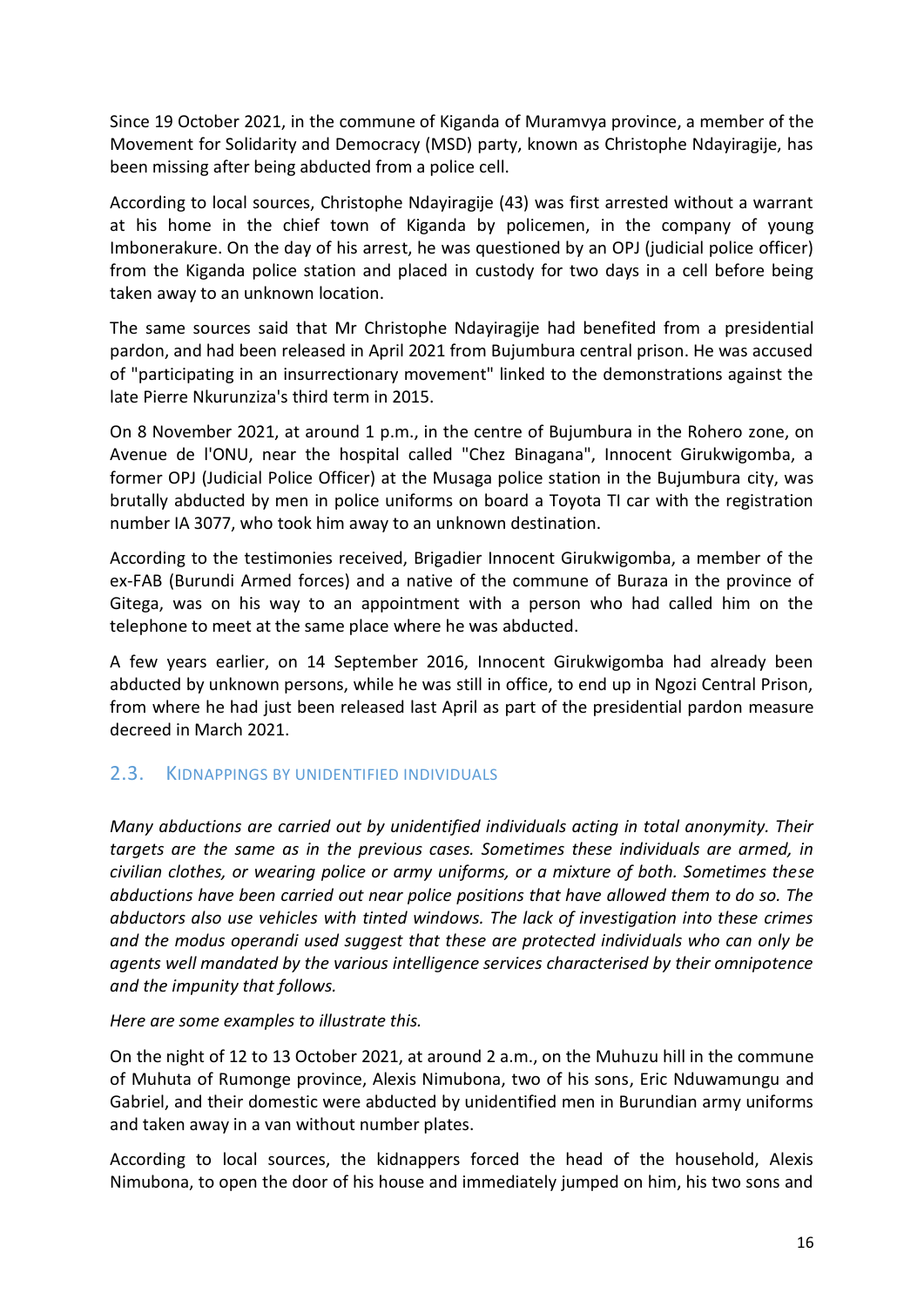their employee and threw them into the van before storming off. The same sources revealed that on the way, the same soldiers abducted another person whose identity remains unknown and that the vehicle headed for the economic capital Bujumbura.

On 23 October 2021, at around 6.30 p.m., Rémy Niyonsaba, a teacher at Ruhanza primary school in the commune of Giheta of Gitega province, was abducted by men in military and police uniforms and taken away in a double-cabin vehicle with tinted windows to an unknown destination.

According to the testimonies obtained, the kidnappers of Rémy Niyonsaba, a CNL party activist, were very close to the Mbuye commune office. Subsequently, the victim's relatives said that they had searched for him in all the dungeons in the provinces of Gitega and Muramvya and even in those of the economic capital Bujumbura, in vain.

What is worrying is that this is the second abduction of Rémy Niyonsaba, the first having taken place on 29 September 2020 at around 2 p.m. not far from the Giheta Communal High School, at a place called 'Kukirato', when he was kidnapped by armed men in police uniforms who took him away in a black Toyota Carina type TI. He was then held in Bujumbura Central Prison before being released in June 2021 after spending ten months in arbitrary detention.

On Thursday 30 December 2021, at Avenue de l'Amitié in the Rohero zone, in the Mukaza commune of Bujumbura city, Isaac Bamporubusa (a soldier in the former Burundian Armed Forces [FAB]), aged 40, was abducted by unidentified men who put him on board a pick-up van and drove him to an unknown destination.

According to witnesses, Isaac Bamporubusa (known in the army as Gédéon Karikurubu alias Tango) had just returned from Rwanda on 15 December 2021 where he had taken refuge since 2017 following several threats from his colleagues. He was then the driver of the former Minister of National Defence, Emmanuel Ntahomvukiye.

# <span id="page-16-0"></span>3. VIOLATIONS OF THE RIGHT TO PHYSICAL INTEGRITY

*A total of 113 attacks on physical integrity were reported during the period covered. There were three main categories of violations of the right to physical integrity: those that were probably political in nature and attributed to elements of the imbonerakure militia against members of the CNL, followed by those linked to domestic violence and those resulting from the accidental or intentional explosion of grenades. Other attacks were due to varying interpersonal motives or were not clearly identified. Among these is a case emblematic of the impunity and dysfunctions characteristic of Burundi, where police agents attacked a judge and roughed him up and beat him up even though he had, at their request, shown his service card. A few examples are presented to illustrate these categories.*

# <span id="page-16-1"></span>3.1. ATTACKS ON THE PHYSICAL INTEGRITY OF CNL MEMBERS BY IMBONERAKURE MILITIAMEN

*Two cases were reported where the victims, all members of the CNL, and the attackers as members of the imbonerakure militia, were clearly identified. Despite the high level of violence perpetrated against the victims, which left them in a critical condition, none of the attackers were prosecuted for their actions.*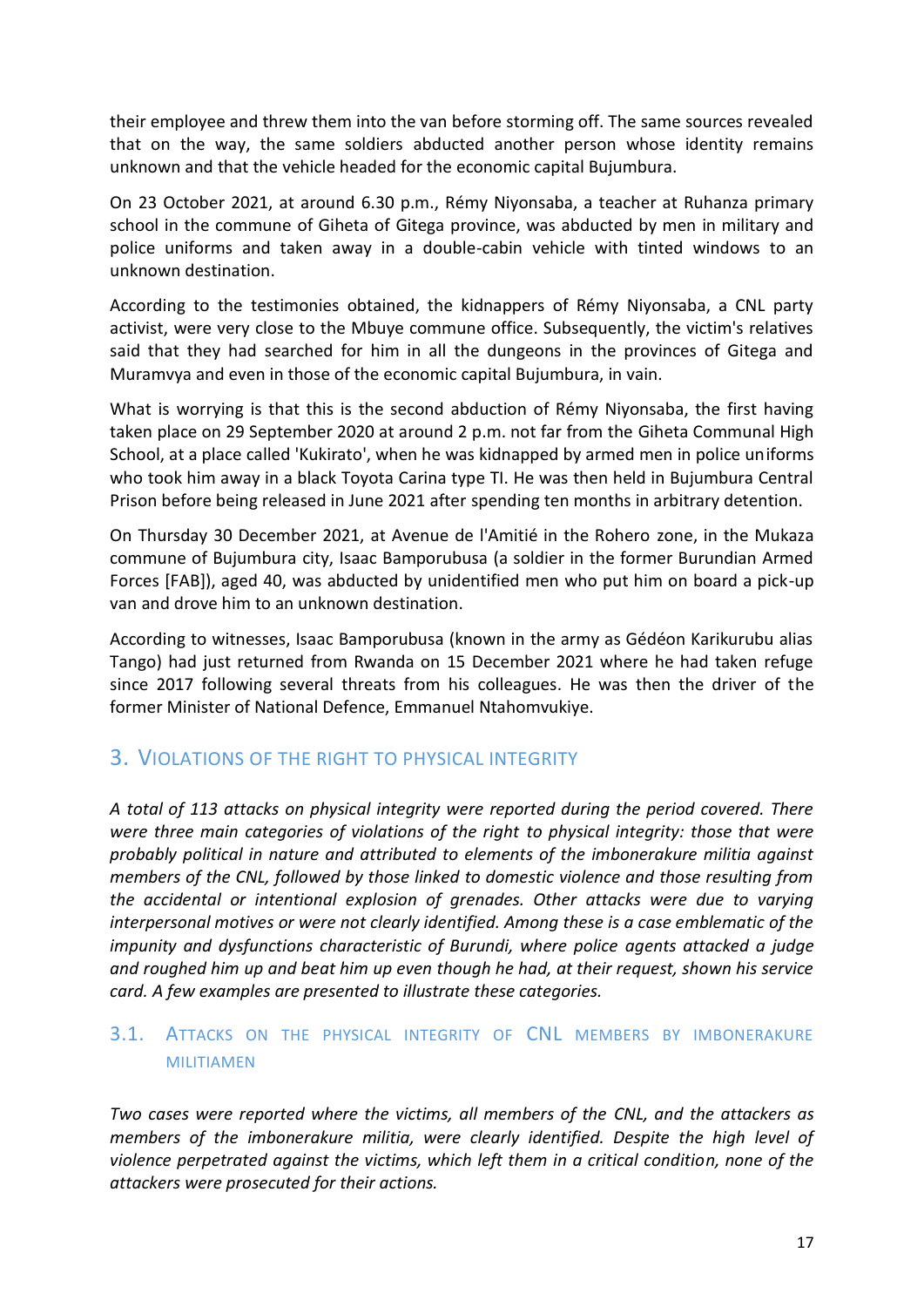In the afternoon of Wednesday 27 October 2021 at around 4 p.m., on the hill of Yaranda in the commune and province of Kirundo, a 31-year-old member of the CNL party known as Alexis Rutayisire was seriously injured by a group of Imbonerakure led by a certain Jean-Bosco Kanyeshamba.

According to local sources, as he was returning home, Alexis Rutayisire was violently attacked with clubs by these Imbonerakure of the ruling CNDD-FDD party, who accused him of refusing to join their party. The same witnesses said that the victim was evacuated in critical condition to the Kigozi health centre before being referred to Kirundo hospital where he was hospitalised.

On 17 November 2021, at around 5 a.m., on the hill of Ruyobera in the commune of Muhuta of Bujumbura province, a CNL party activist known as Bahufise (65 years old) was violently beaten with clubs by Imbonerakure.

According to witnesses present, the 60-year-old was on his way to his rural activities when he came across a group of young Imbonerakure armed with clubs in the shape of guns who had just finished their paramilitary training session. These Imbonerakure, led by a man called Vital alias Muyeyeto, and among them some could be identified as Côme Ndayiragije, Busama and a certain Célestin, beat the old man and pierced him with a spear before leaving. The victim was evacuated to the Muhuta health centre for emergency treatment and hospitalised there.

### <span id="page-17-0"></span>3.2. PHYSICAL HARM AS A RESULT OF DOMESTIC VIOLENCE

*Two cases of domestic violence were reported. The alleged perpetrators were prosecuted.*

On 8 November 2021, on Nyarubere hill, in Rutana commune and province, a woman known as Claudine Nemerimana (28 years old) was beaten with a club by her husband Elias Minani (34 years old). According to local sources, the victim was admitted to Rutana hospital while her husband was arrested by the police and detained at Rutana police station. The same sources said that Elias Minani beat his wife for refusing to sell the family property.

On 25 December 2021, in the quarter of Kanyenkoko, in the commune and province of Rumonge, a woman known as Penina Nshimirimana, aged 25, was seriously injured with a dagger by her ex- cohabiting partner, Jackson Bigirimana.

According to local sources, the victim was stabbed four times in the ribs, stomach and head and was evacuated to Rumonge hospital in a critical condition, while the alleged perpetrator was immediately arrested by the police and taken to the police station in Rumonge for investigation.

### <span id="page-17-1"></span>3.3. PHYSICAL INJURIES CAUSED BY THE EXPLOSION OF GRENADES

*The reported cases illustrate the seriousness and scale of the proliferation of small arms, with the possibility that a minor student could be going to school with grenades taken from home.*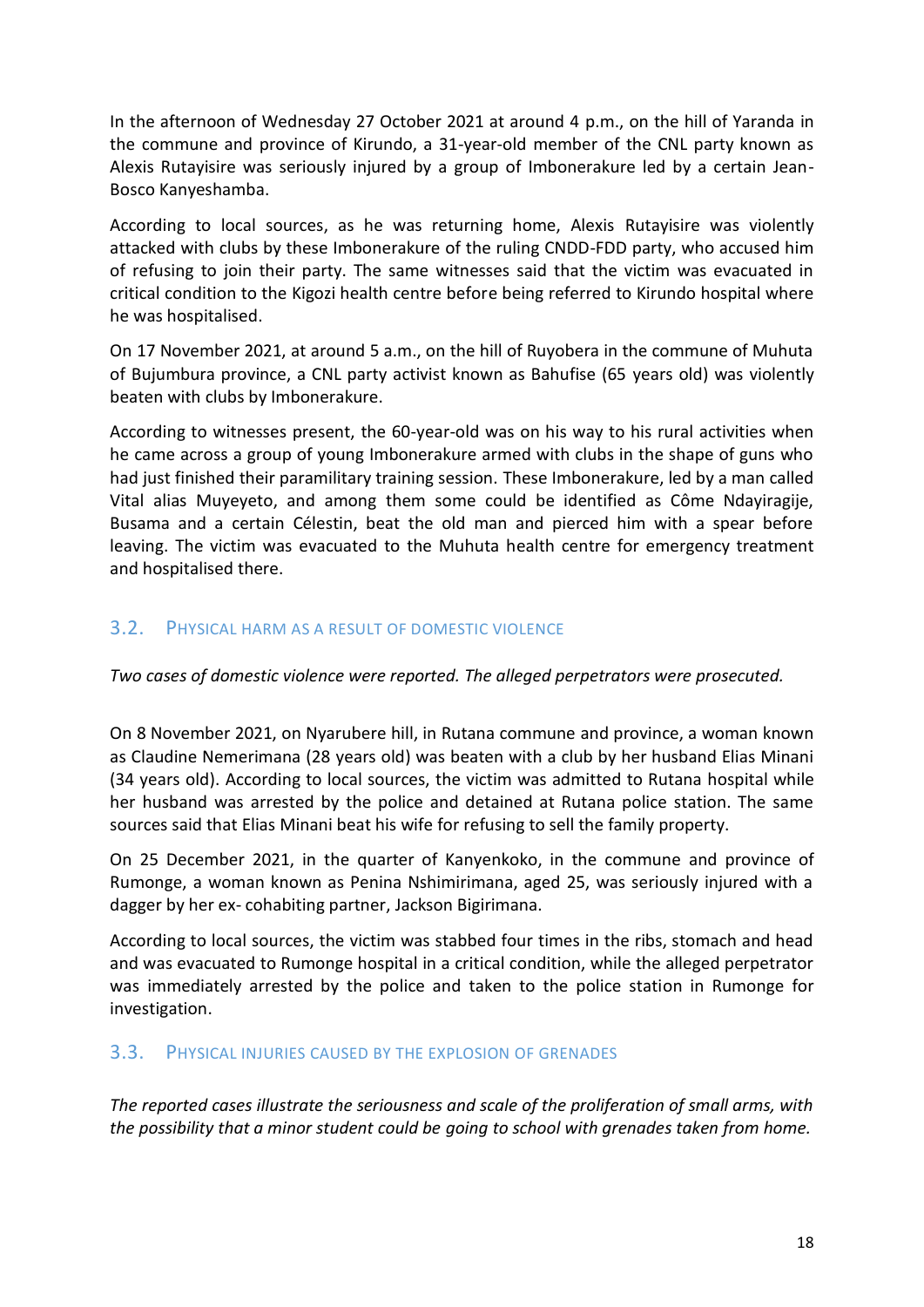On 18 November 2021, at around 10 a.m., at the Basic School of Muramba III in the commune of Buhinyuza of the Muyinga province, 15 pupils were injured, five of them seriously, following the explosion of a grenade in a  $1<sup>st</sup>$  year primary.

According to witnesses at the school, a pupil known as Schadrack Mugisha, whose father is a former CNDD-FDD fighter, had brought two grenades to the school and placed them at the back of his classroom, away from his desk. During break, while he was playing in the courtyard, some pupils started playing with one of the grenades, which exploded, injuring 15 children, five of whom were in a serious condition. They were evacuated to Muyinga hospital for treatment.

The same sources said that Schadrack Mugisha found the two explosive devices at his parents' home and that his father fled immediately after learning of the incident. The schoolboy was arrested by the police for investigation and the second unexploded grenade was taken away by the same police.

On 12 December 2021, on the hill and zone of Gatete, in the commune and province of Rumonge, four members of the same family, namely Suzanne Bapfumukeko (aged around 60), her two daughters Clairia Kezimana (aged 9) and Ayisetu Nshimirimana (aged 13) and Emmanuel Ndayisenga (aged 25), were injured by the explosion of a grenade thrown by unidentified criminals. Suzanne Bapfumukeko and Ayisetu Nshimirimana, who were seriously injured, were transferred to one of the hospitals in the economic capital Bujumbura, while the other two people, Emmanuel Ndayisenga and Clairia Kezimana, were treated at Rumonge hospital. The perpetrators and motive for the attack remain unknown.

# <span id="page-18-0"></span>*4.* VIOLATIONS OF THE RIGHT TO LIBERTY: ARBITRARY ARRESTS AND **DETENTIONS**

*During this quarter, the main victims of violations of the right to freedom were mainly members of the CNL. They were arbitrarily arrested by SNR agents, members of the ruling party, acting as such, in the form of joint security committees or by imbonerakure alone and sometimes in support of police agents. More than a year after the elections, the hunt for politically motivated CNL members continues in the country.*

*SNR agents also arbitrarily arrested other people in violation of the law, including one person who had already been released by the court or another under the pretext of a charge of undermining state security, usually political, because of frequent travel to Bujumbura. In Bubanza, a lady nurse was arrested and arbitrarily detained in SNR cells because she had spoken out about the death of a member of the CNL, Augustin Matata, following torture inflicted on him by SNR agents. Here are some illustrations of these violations.* 

#### <span id="page-18-1"></span>4.1. ARBITRARY ARRESTS OF CNL MEMBERS BY SNR AGENTS

*SNR agents have been active in hunting down and arbitrarily arresting CNL members. Numerous cases were reported during the period under review, including the following.*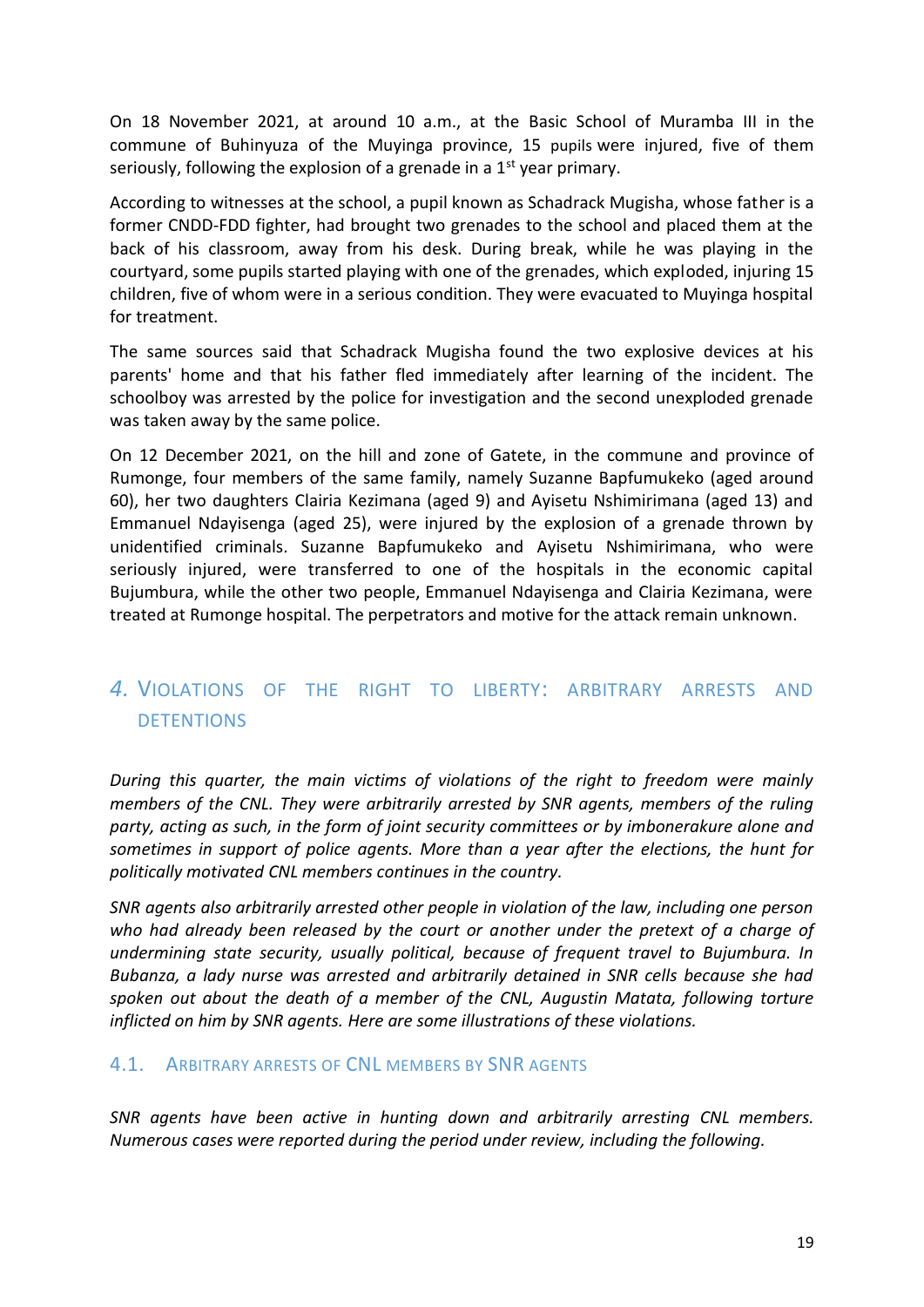On 16 November 2021, at around 5 a.m., in the Ngagara zone of Ntahangwa commune, in Bujumbura city, Jean-Baptiste Mpawenayo, the brother-in-law of Agathon Rwasa, president of the CNL party, was arrested at his home.

According to witnesses, SNR agents led by OPC1 Alexis Ndayikengurukiye alias Nkoroka broke into Jean-Baptiste Mpawenayo's home and searched every nook and cranny of the house, but found nothing incriminating. No reason for his arrest was given to his family members.

On 16 November 2021, at around 8 p.m., on the hill and in the Buringa zone, in the commune and province of Bubanza, the treasurer of the CNL party in the commune of Isale in the province of Bujumbura, Augustin Matata, was arrested without a warrant in a bistro belonging to a certain Gordien.

According to testimonies received, Augustin Matata was violently arrested and tortured on the 6<sup>th</sup> transversal of the hill and zone of Buringa by OPC1 Venant Miburo, the provincial head of the SNR in Bubanza, accompanied by police agents, and was taken away manu militari on board a white double-cabin vehicle registered E0540A of the SNR towards an unknown destination. The same sources said that Mr Augustin Matata was arrested with the complicity of Léonard Ndayishimiye, the leader of the CNDD-FDD party on the Buringa hill, and young Imbonerakure from the same party.

On 17 November 2021, at around 6 a.m., on the hill of Muyange I in the commune of Mutimbuzi of Bujumbura province, an SNR agent known as Mathias Nduwimana, nicknamed Athia, and three police agents arrested Emmanuel Matata, a leader of the CNL party in the province of Bujmbura, a few metres away from his home.

According to information received, Emmanuel Matata was arrested on his way to work. He was taken away in a blackish double-cabin van, registration number D3974A, believed to be from SNR, to an unknown destination.

The same sources confirmed that a few minutes later, policemen returned in the same vehicle and a pick-up van to Emmanuel Matata's home for a search and seizure session lasting about an hour, at the end of which they also took away his wife, Joselyne Inamahoro.

### <span id="page-19-0"></span>4.2. ILLEGAL ARRESTS ATTRIBUTABLE TO CNDD-FDD MEMBERS AND IMBONERAKURE

*Members of the CNDD-FDD and elements of the imbonerakure militia, alone or in cooperation through the mixed security committees, have engaged in illegal arrests of citizens, most of whom are members of the CNL and others called criminals and accused of collaborating with armed groups. These illegal arrests are almost always legitimised by police officials who detain those arrested. Here are some illustrative cases of these abuses.* 

On 9 October 2021, at around 9.30 p.m., on Busangana hill of Bukeye commune, in Muramvya province, a widow known as Sylvie Bucumi and an unidentified man were arrested and taken to the provincial police station in the same province.

According to witnesses, the two people were arrested during an operation to track down "criminals" that was jointly organised by local administration and members of the mixed security committees, which are mainly made up of Imbonerakure affiliated to the ruling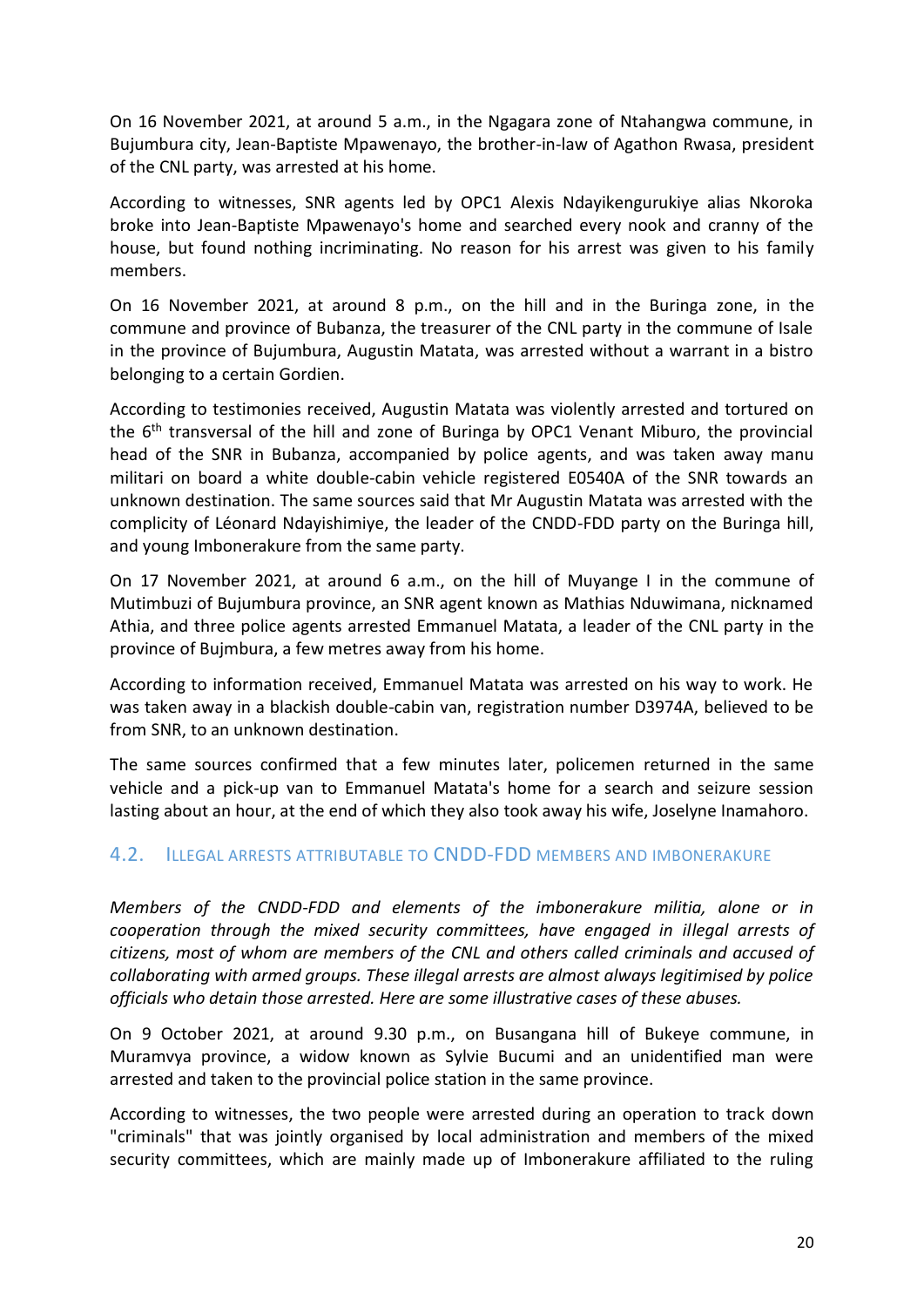CNDD-FDD party, and were accused of collaborating with armed movements, in particular by collecting food for the fighters.

This characterisation of criminals without prior investigation and trial opens the way to various abuses and persecution of anyone suspected of not supporting the regime in power.

On 31 October 2021, on the hill of Rusi in the commune of Shombo of the Karusi province, thirteen (13) members of the CNL party were arrested by the chief of the hill in the company of Imbonerakure at their party's headquarters. These people are Baudouin Nzitonda, provincial youth leader of the CNL party in Karusi, Sylvestre Sinzobakwira, his deputy, Bernard Ntangivyoguta, Thérèse Uwimana, Emelyne Ziragaba, Claudine Nahayo, Sylvestre Ciza, Raphaël Bararuzeza, Déo Saganga, Dominique Kamana, Sylvestre Ndayisenga, Banyikwa and Akimana.

According to local sources, the thirteen members of the CNL were accused by the CNDD-FDD communal secretary, Désiré Ndahabonimana, of holding an unauthorised meeting. They were handed over to the police who took them to the police cells in Shombo for detention.

On 15 December 2021, at around 5 p.m., at the Gatonde Communal High School in Nyabikere commune, in the province of Karusi, Joris Bukeyeneza, a CNL party activist and teacher, was illegally arrested by the head of the Imbonerakure youth league of the CNDD-FDD party in the commune of Nyabikere.

According to witnesses, Joris Bukeyeneza was arrested on his way home from school and was handed over to the police after his arrest for detention in the dungeons of the Shombo police station.

According to the information received, this CNL activist was suspected of spreading false information on social networks and on the media in exile (African Public Radio and Radio Inzamba-Agateka kawe). In particular, he was suspected of having accused certain heads of services working in the commune of Shombo of forcing their staff to give contributions to take charge of Imbonerakure doing paramilitary training in a forest located on the mountain range called Gihinga c'inka.

# <span id="page-20-0"></span>4.3. ARBITRARY ARRESTS ATTRIBUTED TO POLICE AGENTS IN COLLABORATION WITH IMBONERAKURE MILITIA

*Cooperation between police agents and imbonerakure militiamen has become permanent in order to track down people undesirable by the regime, usually CNL activists or other people who do not belong to the ruling party or who are suspected of being political opponents. A few examples are offered to support this close cooperation.*

On 12 November 2021, at around 10 p.m., on the hill of Gahweza in the commune of Kiganda of Muramvya province, a man known as Gabriel Manirambona was violently arrested at his parents' home by police agents accompanied by Imbonerakure.

According to the information collected, the victim was taken to the provincial police station in Muramvya, without being told why he was arrested.

The same sources said that Gabriel Manirambona had come to visit his family from Kenya, where he had been living for some years.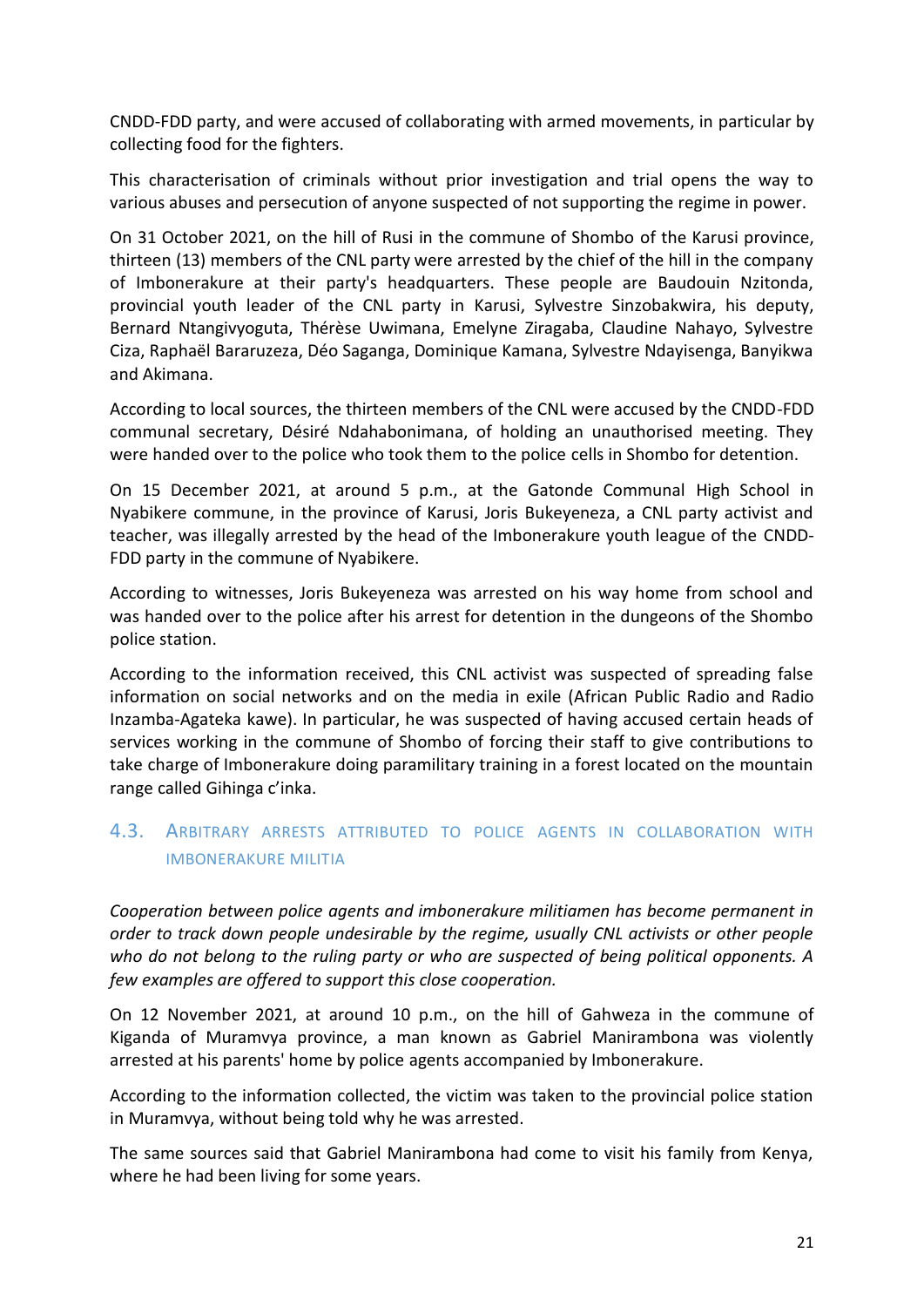On 19 November 2021, in the Mukenke quarter of the Bwambarangwe commune, in Kirundo province, Adrien Nayubusa alias Mukizwa and Jean-Marie Nsengiyumva, two CNL party activists, were arbitrarily arrested by the police, together with members of the Imbonerakure youth league, on the orders of CNDD-FDD party officials, and were taken the same day to the cells of the local police in Bwambarangwe commune for detention.

According to local sources, Adrien Nayubusa, the chief of the Mukenke quarter, had been invited the day before to the closing ceremonies of the week dedicated to CNDD-FDD combatants, during which local CNDD-FDD officials declared that he had just joined their party. However, when he took the floor, Adrien Nyayubusa publicly stated that he had only come to the ceremonies in his administrative role, but that he did not intend to abandon his CNL party. This attitude reportedly did not please local CNDD-FDD officials, who ordered his arrest and that of Jean-Marie Nsengiyumva, his political colleague, on the pretext that they had exchanged Whatsapp messages.

The same sources said that the two men were taken to the Kirundo prosecutor's office where they have been arbitrarily detained since 23 November 2021.

On 11 December 2021, in the commune of Kayogoro of Makamba province, a CNL party activist was arrested by police agents in complicity with the Imbonerakure and taken manu militari to the dungeon of the communal police station in this commune. The motives for his arbitrary arrest were not revealed.

# <span id="page-21-0"></span>**CONCLUSION**

The numerous declarations of the Burundian Head of State on his desire for change have remained a dead letter. The system's bad human rights practices continue as before, with numerous victims of violations of the right to life, characterised in particular by the now recurrent phenomenon of lifeless bodies abandoned and found in waterways and in the wild, which have so far not been investigated, thus leading to impunity for the perpetrators of such crimes. Political intolerance has never ceased, with members of the CNL and others considered a threat by the government, such as ex-FAB elements, still being targeted by the government's repressive bodies, namely the SNR and the police, as well as by elements of the imbonerakure militia and, increasingly, by other local CNDD-FDD leaders.

The lifting of sanctions by various partners should be conditional on the regime's progress in respecting democratic principles and human rights, in particular respect for the law and international conventions, as well as the resumption by the government of full cooperation with international mechanisms for the protection and promotion of human rights. The lifting of sanctions without substantial progress risks sounding like an encouragement to others to defy international law and as a premium for impunity for crimes committed since 2015.

In short, since his accession to power, President Evariste Ndayishimiye has multiplied declarations of goodwill castigating the bad practices of the system. But acts in this sense are rare. The partners with whom he has begun to negotiate should measure his real will against real changes in terms of democratic openness and the improvement of the human rights situation in Burundi.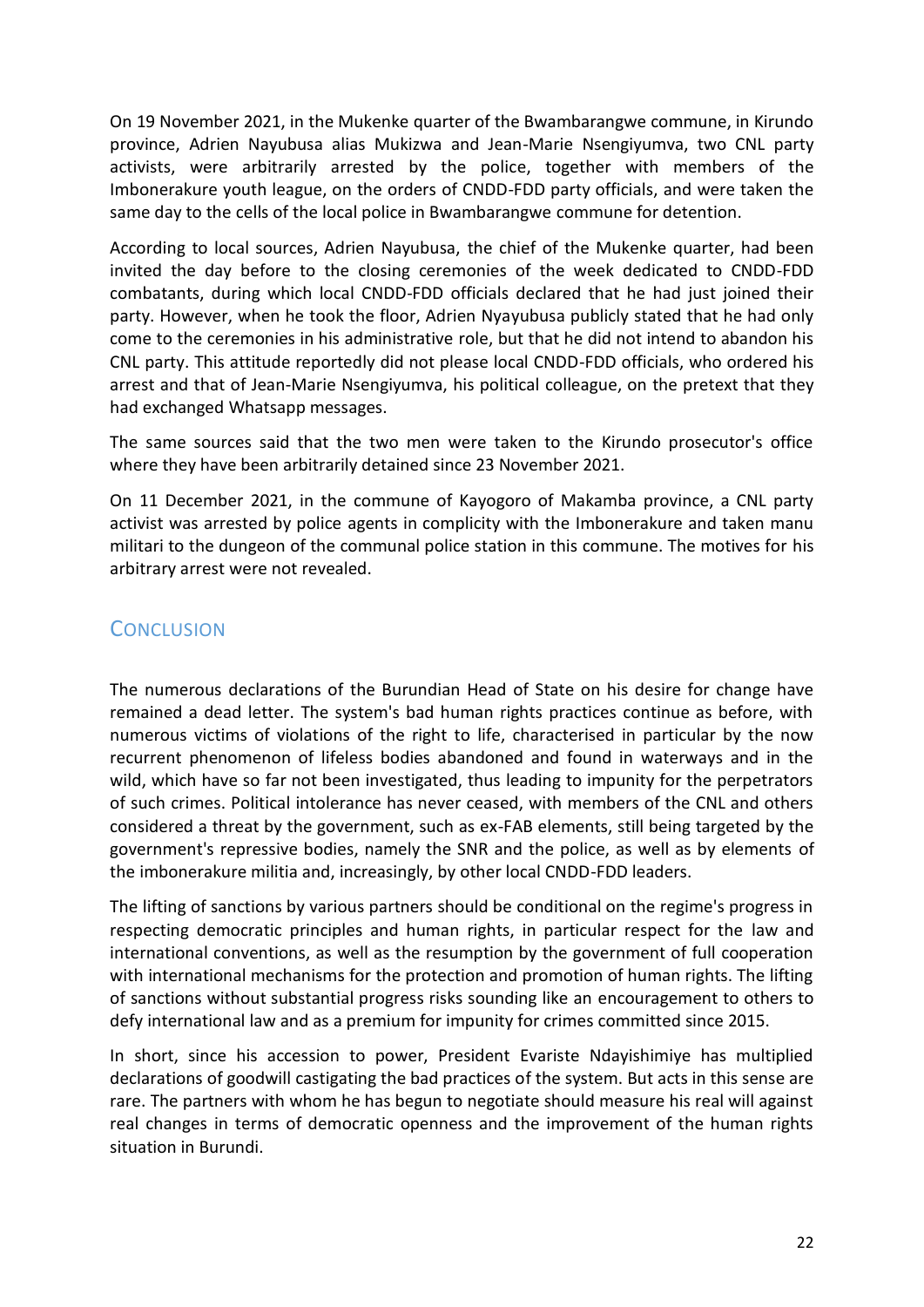# <span id="page-22-0"></span>RECOMMANDATIONS

## <span id="page-22-1"></span>TO THE GOVERNMENT OF BURUNDI :

- Release all illegally and arbitrarily detained political prisoners and civil society activists;
- Remove all obstacles to the exercise and enjoyment of the rights and freedoms recognised by the country's constitution and the relevant conventions that Burundi has ratified, especially the freedoms of opinion, association, press, peaceful assembly, etc;
- Prosecute the perpetrators of killings of people accused of witchcraft and put an end to the phenomenon of abandoned bodies and forced abductions and disappearances by initiating investigations to identify and punish the perpetrators of these crimes;
- Take urgent and firm measures to stop the abuses of the Imbonerakure militia and prosecute those of them who are guilty of acts against the law;
- **•** Protect those recently released following the presidential pardon and conduct rigorous investigations to determine the perpetrators of enforced disappearances and killings of some of them;
- End the persecution of Burundian refugees in neighbouring countries, especially in Tanzania and the Democratic Republic of Congo;
- Cancel all politically motivated arrest warrants unjustly issued against human rights activists, journalists and other civil rights activists;
- Resume cooperation with international bodies, and allow for the continuation of investigations into crimes committed since 2015, and for visits to Burundi by the Special Rapporteur once he is appointed.

# <span id="page-22-2"></span>TO THE COUNTRIES OF THE EAST AFRICAN COMMUNITY :

- Respect the rights of Burundian refugees on their territory in accordance with the relevant international conventions;
- Relaunching inclusive dialogue initiatives to allow the return of the rule of law and democracy in Burundi.

# <span id="page-22-3"></span>TO THE INTERNATIONAL COMMUNITY :

- Base the political dialogue on concrete and verifiable commitments by the Burundian authorities to human rights and democracy. In particular, demand the release of all political prisoners and respect for civil and political rights (association, expression, etc.), based on a timetable and verification indicators;
- Demand the suspension of acts that orient ethnic stigmatisation and discrimination, such as ethnic labelling on official documents, of employees and economic actors, in the public and private sectors; selective work of the TRC, etc.